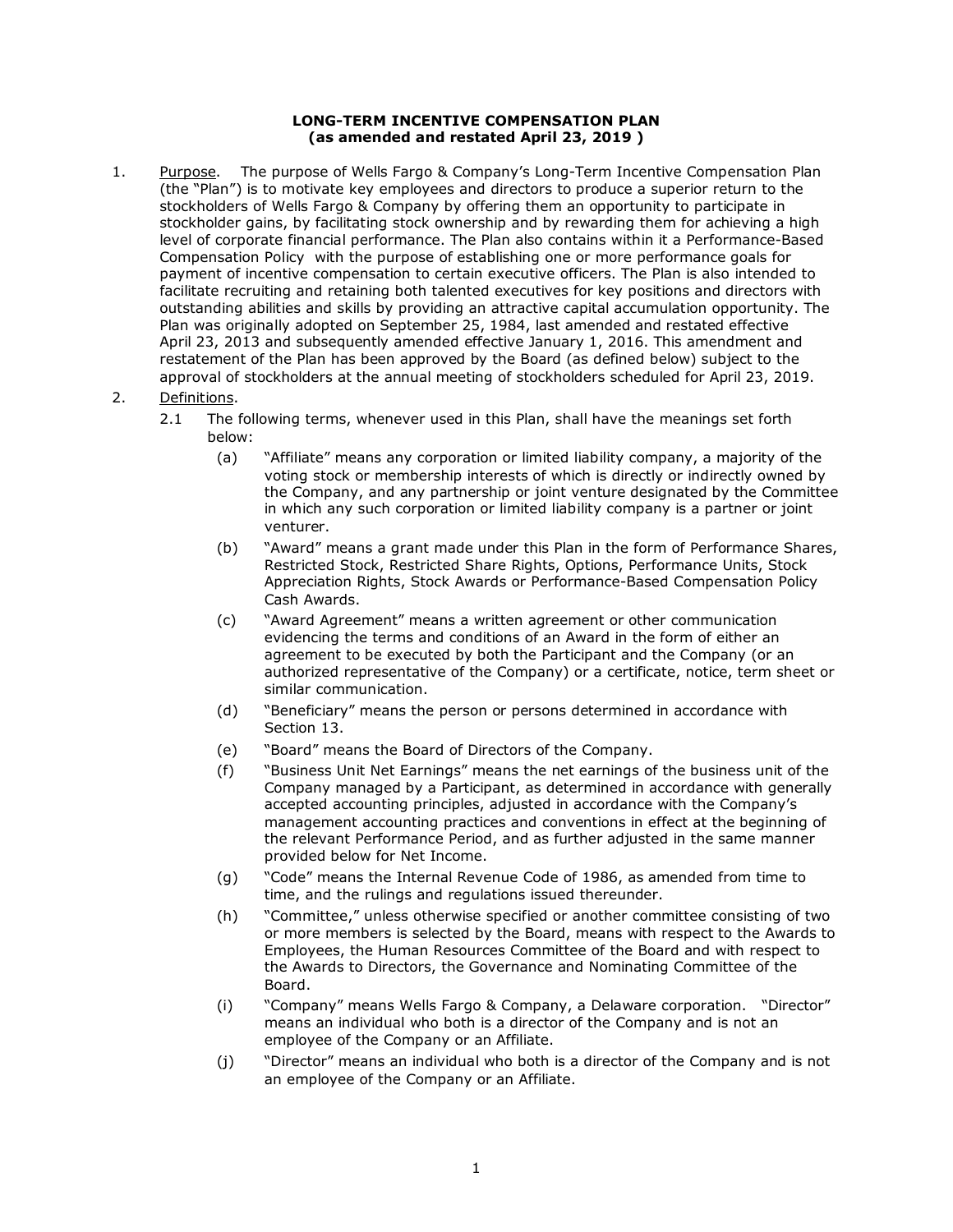- (k) "Earnings Per Share" means the Company's diluted earnings per share as reported in the Company's consolidated financial statements for the applicable Performance Period, adjusted in the same manner as provided below for Net Income.
- (l) "Employee" means (i) an individual who is a common law employee (including an officer or director who is also an employee) of the Company or an Affiliate, and (ii) an individual (a) who is no longer employed by the Company or an Affiliate due to Retirement or otherwise, (b) who is eligible to receive a cash bonus or other cash compensation earned while in the employment of the Company or an Affiliate, and (c) whose cash bonus or other cash compensation the Committee, in its discretion, determines that all or a portion thereof be paid in the form of an Award under the Plan.
- (m) "Fair Market Value" as of any date means, unless a different calculation measure is specified by the Committee, that day's closing sales price of a Share on the New York Stock Exchange.
- (n) "Incentive Stock Option" means any Option designated as such and which is intended to meet the requirements of Section 422 of the Code.
- (o) "Net Income" shall mean the Company's net income for the applicable Performance Period as reported in the Company's consolidated financial statements, adjusted to eliminate the effect of (i) losses resulting from discontinued operations, (ii) extraordinary gains or losses, (iii) the cumulative effect of changes in generally accepted accounting principles, and (iv) any other unusual or infrequently occurring gain or loss which is separately identified and quantified.
- (p) "Non-Qualified Stock Option" means an Option other than an Incentive Stock Option.
- (q) "Option" means a right to purchase Shares, and includes an Incentive Stock Option or a Non-Qualified Stock Option.
- (r) "Participant" means a person described in Section 5 designated by the Committee to receive an Award under the Plan.
- (s) "Performance-Based Compensation Policy" means the policy contained in Section 16.
- (t) "Performance-Based Compensation Policy Award" means an Award pursuant to Section 16.
- (u) "Performance-Based Compensation Policy Cash Award" means a Performance-Based Compensation Policy Award granted to a Participant pursuant to Section 16 which is denominated and payable in cash.
- (v) "Performance Period" means the performance period specified by the Committee for the relevant Award. Unless otherwise designated by the Committee, the Performance Period for any Performance-Based Compensation Policy Award shall be the calendar year, commencing January 1 and ending December 31.
- (w) "Performance Shares" means an Award granted under Section 6 which entitles a Participant to receive Shares, their cash equivalent, or a combination thereof, based on the achievement of one or more specified performance criteria during one or more Performance Periods.
- (x) "Performance Units" means an Award granted under Section 6 which entitles a Participant to receive cash, Shares, or a combination thereof, based on the achievement of one or more specified performance criteria during one or more Performance Periods.
- (y) "Plan" means this Long-Term Incentive Compensation Plan, as amended from time to time.
- (z) "Qualifying Performance Criteria" has the meaning set forth in Section 15.2.
- (aa) "Restricted Share Right" means an Award granted under Section 9 of the right to receive a Share subject to vesting and such other restrictions imposed pursuant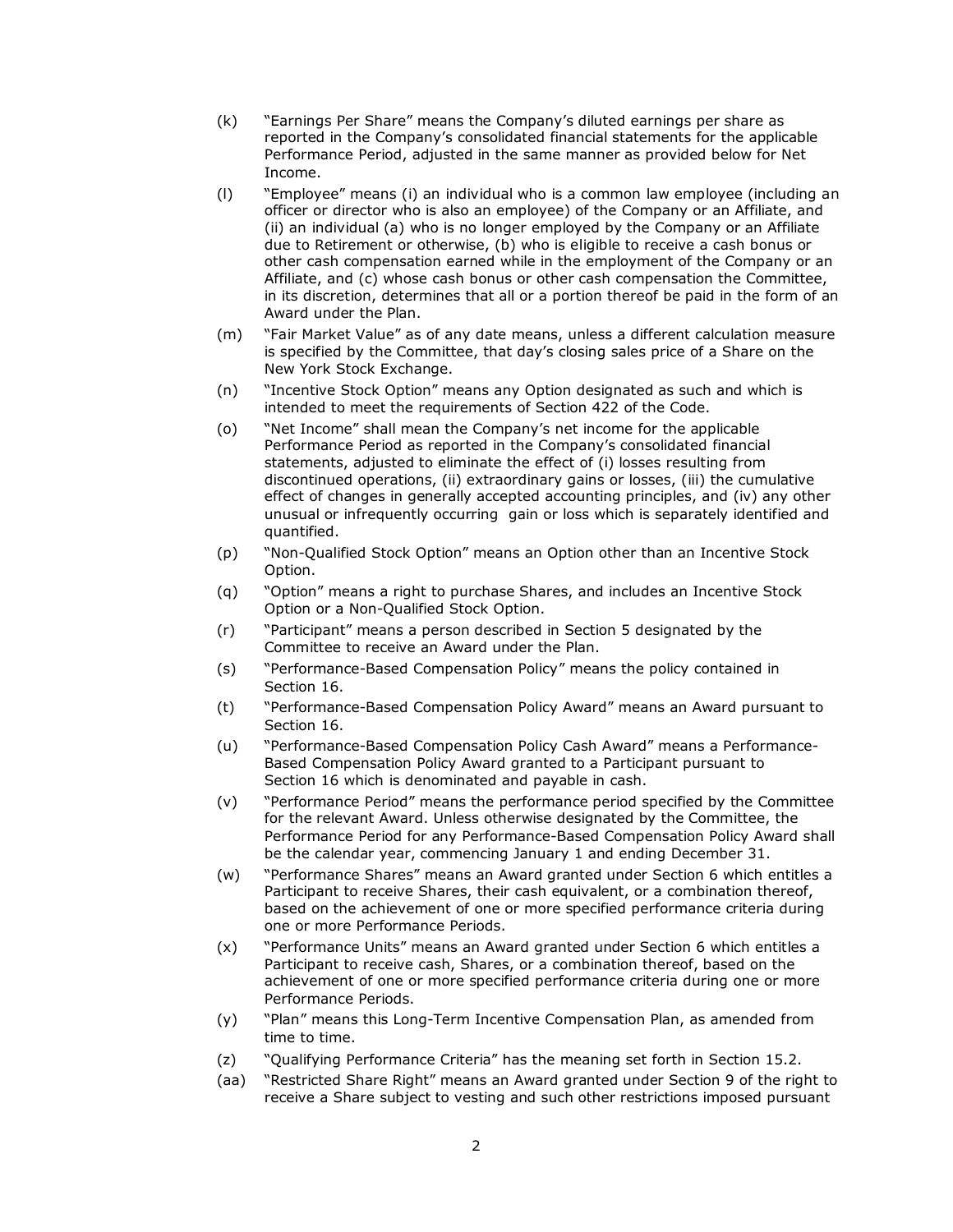to said Section, together with dividend equivalents with respect to such right to receive a Share if and as so determined by the Committee.

- (bb) "Restricted Stock" means a Share granted under Section 7 that is subject to restrictions imposed pursuant to said Section.
- (cc) "Retirement" means, unless otherwise determined by the Committee at the time the Committee approves the Award, termination of employment after reaching the earliest of (i) age 55 with 10 completed years of service, or (ii) 80 points (with one point credited for each completed age year and one point credited for each completed year of service), or (iii) age 65. For purposes of this definition, a Participant is credited with one year of service after completion of each full 12 month period of employment with the Company or an Affiliate as determined by the Company or Affiliate.
- (dd) "Return on Realized Common Equity" means the Net Income of the Company on an annualized basis less dividends accrued on outstanding preferred stock, divided by the Company's average total common equity excluding average accumulated comprehensive income as reported in the Company's consolidated financial statements for the relevant Performance Period.
- (ee) "Share" means a share of the common stock, \$1-2/3 par value per share, of the Company.
- (ff) "Shorter Vesting Awards" has the meaning set forth in Section 7.2.
- (gg) "Specified Employee" means a Participant who is a "specified employee" within the meaning of Treas. Reg. §1.409A-1(i), as determined in a uniform manner by the Company or its duly authorized representative for purposes of this Plan and all other nonqualified deferred compensation plans maintained by the Company and its Affiliates.
- (hh) "Stock Appreciation Right" means a right awarded to a Participant pursuant to Section 11 that entitles the Participant to receive, in cash, Shares or a combination thereof, as determined by the Committee, an amount equal to or otherwise based on the excess of (a) the Fair Market Value of a Share at the time of exercise over (b) the exercise price of the right, as established by the Committee on the date the Award is granted.
- (ii) "Stock Award" means an Award of Shares granted to a Participant pursuant to Section 8.
- (jj) "Substitute Award" means an Award granted in connection with a transaction in substitution, exchange, conversion, adjustment, assumption or replacement of awards previously granted by an entity acquired by the Company or an Affiliate or with which the Company or an Affiliate merges or otherwise combines.
- (kk) "Term" means the period during which an Option or Stock Appreciation Right may be exercised or the period during which the restrictions placed on a Restricted Share Right or Restricted Stock are in effect.
- 2.2 Gender and Number. Except when otherwise indicated by context, reference to the masculine gender shall include, when used, the feminine gender and any term used in the singular shall also include the plural.
- 3. Administration.
	- 3.1 Administration of the Plan. The Plan shall be administered by the Committee. Any power of the Committee may also be exercised by the Board, except to the extent that the grant or exercise of such authority would cause an Award intended to qualify for treatment as "performance-based compensation" under Section 162(m) of the Code not to qualify for treatment as "performance-based compensation" under Section 162(m) of the Code. To the extent that any permitted action taken by the Board conflicts with action taken by the Committee, the Board action shall control. The Committee may delegate any or all aspects of the day-to-day administration of the Plan to one or more officers or employees of the Company or any Affiliate, and/or to one or more agents. Administration of the Plan.
	- 3.2 Powers of the Committee. Subject to the express provisions of this Plan, including, without limitation, Section 27, the Committee shall be authorized and empowered to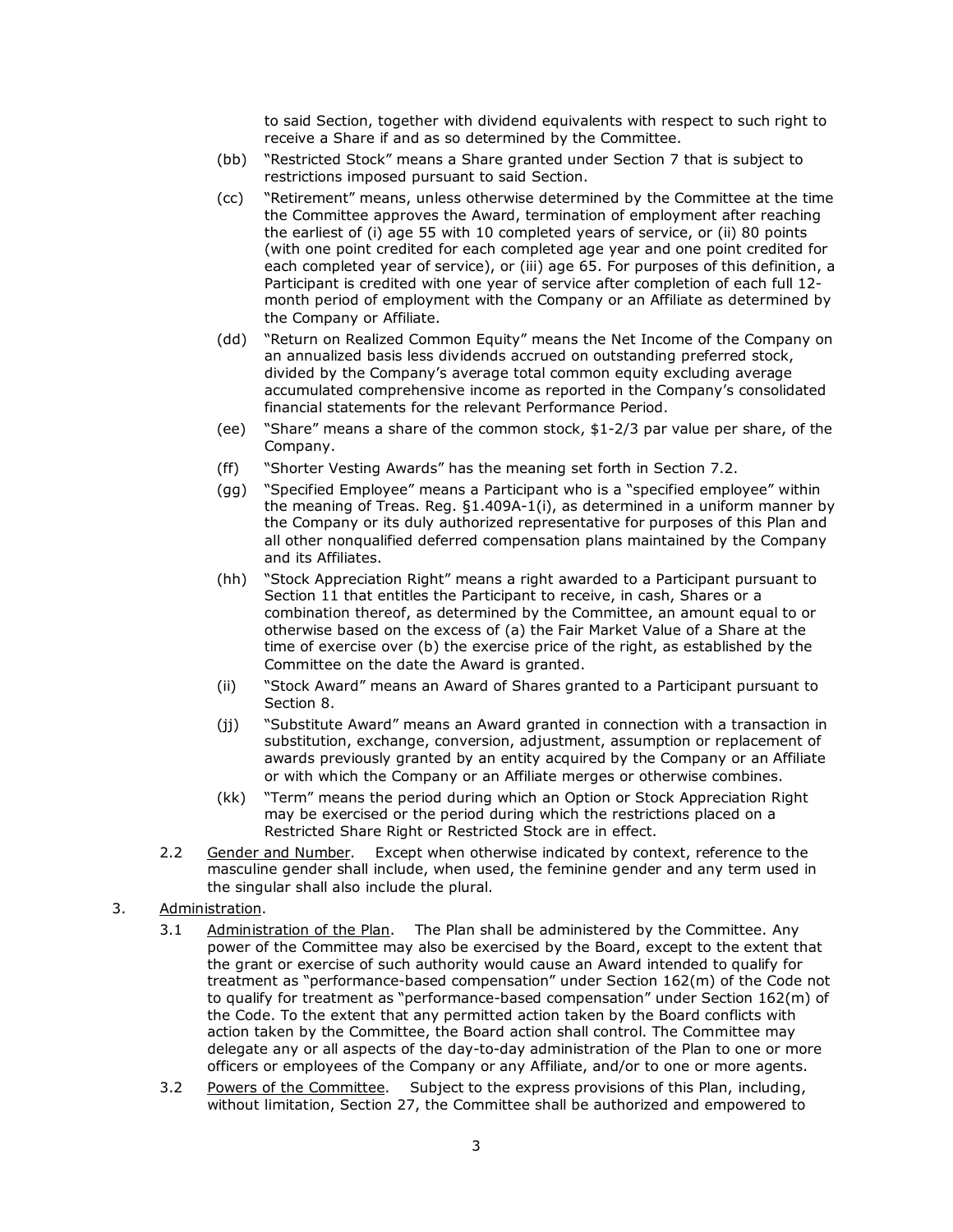take all actions that it determines to be necessary or appropriate in connection with the administration of this Plan, including, without limitation: (i) to prescribe, amend and rescind rules and regulations relating to this Plan and to define terms not otherwise defined herein; (ii) to determine which persons are eligible to be granted Awards under Section 5, to which of such persons, if any, Awards shall be granted hereunder and the timing of any such Awards; (iii) to grant Awards to Participants and determine the terms and conditions of Awards, including the number of Shares subject to Awards, the exercise or purchase price of such Shares, and the circumstances under which Awards become exercisable or vested or are forfeited or expire, which terms may but need not be conditioned upon the passage of time, continued employment, the satisfaction of performance criteria, the occurrence of certain events, or other factors; (iv) to establish and certify the extent of satisfaction of any performance criteria or other conditions applicable to the grant, issuance, exercisability, vesting and/or ability to retain any Award; (v) to prescribe and amend the terms of Award Agreements or other communications evidencing Awards made under this Plan (which need not be identical) and the terms of or form of any document or notice required to be delivered to the Company by Participants under this Plan; (vi) to determine whether, and the extent to which, adjustments are required pursuant to Section 25; (vii) to interpret and construe this Plan, any rules and regulations under this Plan, and the terms and conditions of any Award granted hereunder, and to make exceptions to any such provisions in good faith and for the benefit of the Company; and (viii) to make all other determinations deemed necessary or advisable for the administration of this Plan.

- 3.3 Determinations by the Committee. All decisions, determinations and interpretations by the Committee regarding the Plan, any rules and regulations under the Plan, and the terms and conditions of or operation of any Award granted hereunder, shall be final and binding on all Participants, Beneficiaries, heirs, assigns or other persons holding or claiming rights under the Plan or any Award. The Committee shall consider such factors as it deems relevant, in its sole and absolute discretion, to making such decisions, determinations and interpretations including, without limitation, the recommendations or advice of any officer or other employee of the Company and such attorneys, consultants and accountants as it may select.
- 4. Shares Available Under the Plan; Limitation on Awards.
	- 4.1 Aggregate Limits. Subject to adjustment as provided in Section 25, the aggregate number of Shares issuable pursuant to all Awards under this Plan on or after January 1, 2019 shall not exceed 352,307,259 Shares; provided that each Share issued pursuant to Awards of Performance Shares, Restricted Stock, Restricted Share Rights, Performance Units or Stock Awards shall be counted against this limit as two (2) Shares. The Shares issued pursuant to Awards granted under this Plan may consist, in whole or in part, of authorized but unissued Shares or treasury Shares not reserved for any other purpose. For purposes of this Section 4.1, the aggregate number of Shares available for Awards under this Plan at any time shall not be reduced with respect to Shares (the number determined consistent with the applicable Share counting provisions of this Section 4.1) attributable to Awards that have been canceled, expired, forfeited or settled in cash. Substitute Awards may be granted under this Plan and such Substitute Awards shall not reduce the aggregate number of Shares available for Awards under this Plan.
	- 4.2 Tax Code Limits. No Participant may be awarded in any calendar year (i) Options or Stock Appreciation Rights covering an aggregate of more than 14,000,000 Shares or (ii) Awards other than Options or Stock Appreciation Rights covering an aggregate of more than 4,000,000 Shares, which limits shall be calculated and adjusted pursuant to Section 25 only to the extent that such calculation or adjustment will not affect the status of any Award theretofore issued or that may thereafter be issued as "performance-based compensation" under Section 162(m) of the Code. Pursuant to a Performance Unit granted under this Plan that is intended to satisfy the requirements for "performance-based compensation" under Section 162(m) of the Code, the maximum cash amount payable in any calendar year to any Participant shall be a dollar amount not to exceed two-tenths of one percent (0.2%) of the Company's Net Income for that calendar year. Tax Code Limits.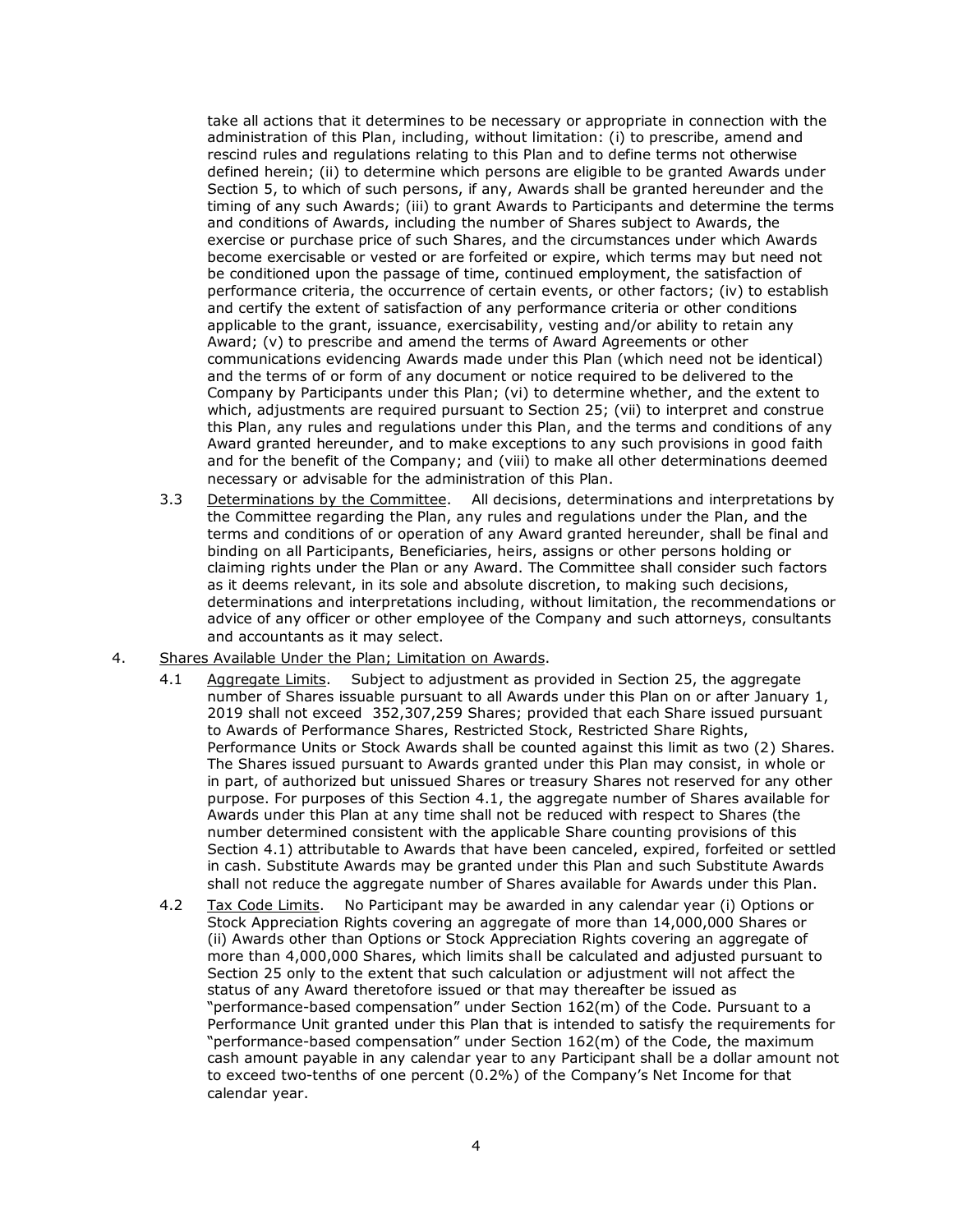- 5. Participation. Participation in the Plan shall be limited to Employees of the Company or an Affiliate selected by the Committee and to Directors. Options intending to qualify as Incentive Stock Options may only be granted to employees of the Company or any subsidiary within the meaning of the Code. Participation is entirely at the discretion of the Committee, and is not automatically continued after an initial period of participation.
- 6. Performance Shares and Performance Units. An Award of Performance Shares or Performance Units under the Plan shall entitle the Participant to future payments or Shares or a combination thereof based upon the level of achievement with respect to one or more pre-established performance criteria (including Qualifying Performance Criteria) established for one or more Performance Periods. The Performance Period over which Performance Shares or Performance Units are earned shall not be less than one year nor more than five years as specified by the Committee.
	- 6.1 Amount of Award. The Committee shall establish a maximum amount of a Participant's Award, which amount shall be denominated in Shares in the case of Performance Shares or in dollars in the case of Performance Units.
	- 6.2 Communication of Award. Each Award Agreement evidencing an Award of Performance Shares or Performance Units shall contain provisions regarding (i) the target and maximum amount payable to the Participant pursuant to the Award, (ii) the performance criteria and level of achievement versus these criteria that shall determine the amount of such payment, (iii) the Performance Period over which performance shall be measured for determining the amount of any payment, (iv) the timing of any payment earned based on performance, (v) restrictions on the alienation or transfer of the Award prior to actual payment, (vi) forfeiture provisions and (vii) such further terms and conditions, in each case not inconsistent with this Plan, as may be determined from time to time by the Committee.
	- 6.3 Performance Criteria. Performance criteria established by the Committee shall relate to corporate, group, unit, individual or other performance, and may be established in terms of earnings, growth in earnings, ratios of earnings to equity or assets, or such other measures or standards determined by the Committee; provided, however, that the performance criteria for any portion of an Award of Performance Shares or Performance Units that is intended by the Committee to satisfy the requirements for "performancebased compensation" under Code Section 162(m) shall be a measure based on one or more Qualifying Performance Criteria selected by the Committee and specified at the time the Award is granted. Multiple performance criteria may be used and the components of multiple performance criteria may be given the same or different weighting in determining the amount of an Award earned, and may relate to absolute performance or relative performance measured against other groups, units, individuals or entities.
	- 6.4 Discretionary Adjustments. Notwithstanding satisfaction of any performance criteria, the amount paid under an Award of Performance Shares or Performance Units on account of either financial performance or individual performance evaluations may be reduced by the Committee on the basis of such further considerations as the Committee shall determine. Discretionary Adjustments.
	- 6.5 Payment of Awards. Following the conclusion of each Performance Period, the Committee shall determine the extent to which performance criteria have been attained, and the satisfaction of any other terms and conditions with respect to an Award relating to such Performance Period. The Committee shall determine what, if any, payment is due with respect to an Award and whether such payment shall be made in cash, Shares or a combination thereof. Payment shall be made on such date(s) after the end of the applicable Performance Period as the Committee establishes at the time the Award is granted in a single lump sum unless the Committee provides otherwise, subject to such terms and conditions and in such form as may be prescribed by the Committee. Unless the Committee provides otherwise, the payment date so established by the Committee shall not be later than March 1 of the year after the year in which the Performance Period ends. Payment in Stock may be in Restricted Stock as determined by the Committee at the time the Award is granted. Payment of Awards.
	- 6.6 Termination of Employment. Unless the Committee provides otherwise: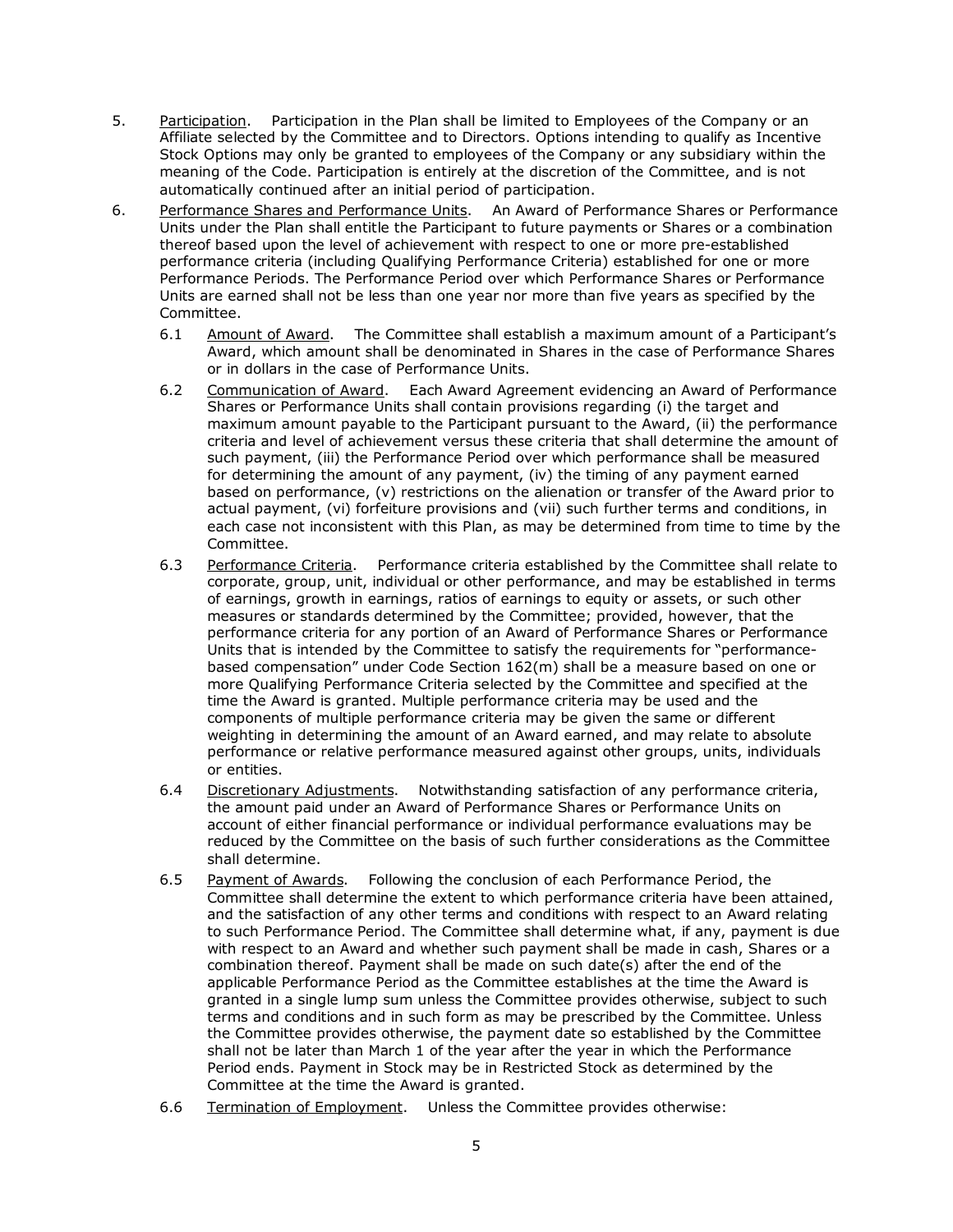- (a) Due to Death or Disability. If a Participant ceases to be an Employee before the end of a Performance Period by reason of the Participant's death or permanent disability, the Performance Period for such Participant for the purpose of determining the amount of Award payable shall end at the end of the calendar quarter immediately preceding the date on which said Participant ceased to be an Employee. The amount of an Award payable to a Participant (or the Beneficiary of a deceased Participant) to whom the preceding sentence is applicable shall be paid at the end of the Performance Period, and shall be that fraction of the Award computed pursuant to the preceding sentence the numerator of which is the number of calendar quarters during the Performance Period during all of which said Participant was an Employee and the denominator of which is the number of full calendar quarters in the Performance Period.
- (b) Due to Reasons Other Than Death or Disability. Upon any other termination of employment of a Participant during a Performance Period, participation in the Plan shall cease and all outstanding Awards of Performance Shares or Performance Units to such Participant shall be cancelled.
- 7. Restricted Stock Awards. An Award of Restricted Stock under the Plan shall consist of Shares the grant, issuance, retention, vesting and/or transferability of which are subject, during specified periods of time, to such conditions and terms as the Committee deems appropriate. Awards of Restricted Stock granted pursuant to the Plan need not be identical, but each grant of Restricted Stock must contain and be subject to the terms and conditions set forth below.
	- 7.1 Award Agreement. Each Award of Restricted Stock shall be evidenced by an Award Agreement. Each Award Agreement shall contain provisions regarding (i) the number of Shares subject to the Award or a formula for determining such number, (ii) the purchase price of the Shares, if any, and the means of payment, (iii) such terms and conditions on the grant, issuance, vesting and/or forfeiture of the Restricted Stock as may be determined from time to time by the Committee, (iv) any restrictions on the transferability of the Award and  $(v)$  such further terms and conditions, in each case not inconsistent with this Plan, as may be determined from time to time by the Committee. Shares issued under an Award of Restricted Stock may be issued in the name of the Participant and held by the Participant or held by the Company, in each case as the Committee may provide.
	- 7.2 Vesting and Lapse of Restrictions. The grant, issuance, retention, vesting and/or settlement of Shares of Restricted Stock shall occur at such time and in such installments as determined by the Committee or under criteria established by the Committee. The Committee shall have the right to make the timing of the grant and/or the issuance, ability to retain, vesting and/or settlement of Shares of Restricted Stock subject to continued employment, passage of time and/or such performance criteria as deemed appropriate by the Committee; provided that except as set forth below, in no event shall the grant, issuance, retention, vesting and/or settlement of Shares under an Award of Restricted Stock that is based on performance criteria and the level of achievement versus such criteria be subject to a Performance Period of less than one year and no condition that is based solely upon continued employment or the passage of time shall provide for vesting or settlement in full of an Award of Restricted Stock over a Term of less than one year from the date the Award is granted, in each case other than as a result of or upon the death, disability or Retirement of the Participant or a change in control of the Company. Notwithstanding anything herein to the contrary, the limitations contained in the preceding sentence shall not apply to Restricted Stock that is granted in lieu of salary, cash bonus or other cash compensation or to Substitute Awards, in which case there may be no minimum Term. In addition, notwithstanding anything herein to the contrary, the Committee may grant Awards of Restricted Stock and Restricted Share Rights which fully vest prior to three years (including without limitation, prior to one year in the case of Awards of Restricted Stock or Restricted Share Rights whether or not subject to performance criteria) from the date of grant ("Shorter Vesting Awards") as determined by the Committee and evidenced in an Award Agreement provided that the aggregate number of Shares underlying all such Shorter Vesting Awards granted on or after the Effective Date under the Plan shall not exceed 5% of the aggregate number of Shares set forth in Section 4.1, as adjusted pursuant to Section 25.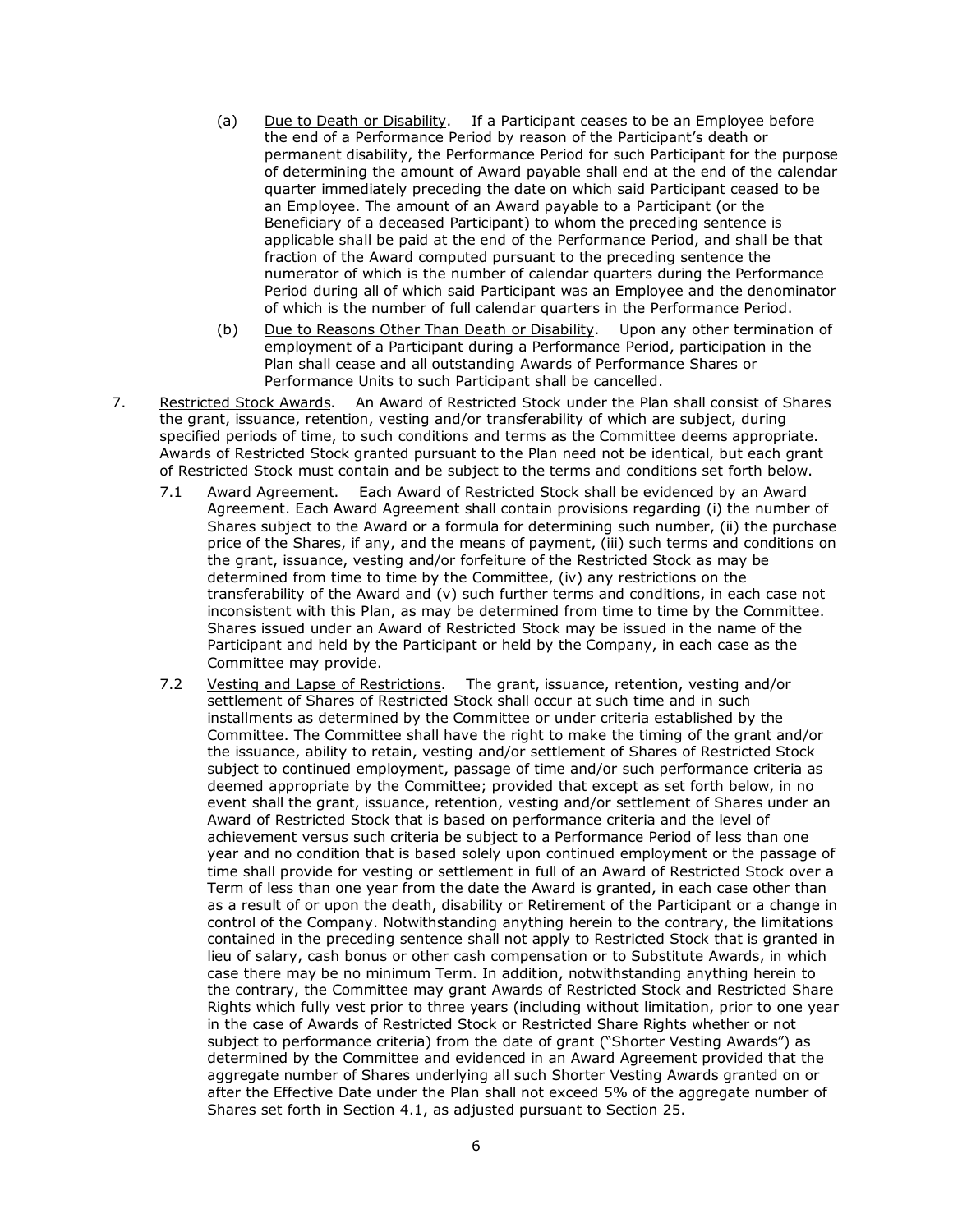- 7.3 Rights as a Stockholder. Unless the Committee provides otherwise, a Participant shall have all voting, dividend, liquidation and other rights with respect to Restricted Stock held by such Participant as if the Participant held unrestricted Shares provided that the unvested portion of any award of Restricted Stock shall be subject to any restrictions on transferability or risks of forfeiture imposed pursuant to Sections 7.1, 7.2 and 7.4 and the limitation on dividends set forth in this Section 7.3. Any dividends or distributions paid with respect to shares of unvested Restricted Stock shall be subject to the same restrictions and vesting schedule as the Shares to which such dividends or distributions relate. Dividends or distributions may be accumulated but shall not be paid with respect to unvested Restricted Stock unless and until the vesting conditions are satisfied.
- 7.4 Termination of Employment. Unless the Committee provides otherwise:
	- (a) Due to Death or Disability. If a Participant ceases to be an Employee prior to the lapse of restrictions on Shares of Restricted Stock by reason of the Participant's death or permanent disability, all restrictions on Shares of Restricted Stock held for the Participant's benefit shall lapse in accordance with the terms of the Award as determined by the Committee.
	- (b) Due to Reasons Other Than Death or Disability. If a Participant ceases to be an Employee for any reason other than death or permanent disability, prior to the lapse of restrictions, all Shares of Restricted Stock held for the benefit of a Participant, all rights to receive dividends thereon and other stockholder rights therewith shall immediately terminate without notice of any kind and shall be forfeited by the Participant.
- 7.5 Other Restrictions. The Company may retain any Shares of Restricted Stock in the Company's possession or held in escrow by a designated employee or agent of the Company or any Affiliate until any restrictions and/or conditions applicable to Shares of Restricted Stock so retained have been satisfied or lapsed. Any certificate issued in respect to an Award of Restricted Stock may, at the election of the Committee, bear a legend considered appropriate by the Committee. Other Restrictions.
- 8. Stock Awards.
	- 8.1 Grant. A Participant may be granted one or more Stock Awards under the Plan; provided that such Award to an Employee is granted in lieu of salary, cash bonus or other cash compensation. Stock Awards shall be subject to such terms and conditions, consistent with the other provisions of the Plan, as may be determined by the Committee.
	- 8.2 Rights as a Stockholder. A Participant shall have all voting, dividend, liquidation and other rights with respect to Shares issued to the Participant as a Stock Award under this Section 8 upon the Participant becoming the holder of record of the Shares granted pursuant to such Stock Award; provided that the Committee may impose such restrictions on the assignment or transfer of Shares awarded pursuant to a Stock Award as it considers appropriate.
- 9. Restricted Share Rights. Restricted Share Rights are Awards denominated in units under which the issuance of Shares is subject to such conditions and terms as the Committee deems appropriate. Restricted Share Rights granted pursuant to the Plan need not be identical, but each grant of Restricted Share Rights must contain and be subject to the terms and conditions set forth below.
	- 9.1 Award Agreement. Each Award of Restricted Share Rights shall be evidenced by an Award Agreement. Each Award Agreement shall contain provisions regarding (i) the number of Restricted Share Rights subject to such Award or a formula for determining such number, (ii) the purchase price of the Shares subject to the Award, if any, and the means of payment, (iii) such terms and conditions on the grant, issuance, vesting and/or forfeiture of the Restricted Share Rights as may be determined from time to time by the Committee, (iv) any restrictions on the transferability of the Award and (v) such further terms and conditions in each case not inconsistent with this Plan as may be determined from time to time by the Committee.
	- 9.2 Vesting and Lapse of Restrictions. The grant, issuance, retention, vesting and/or settlement of Restricted Share Rights shall occur at such time and in such installments Vesting and Lapse of Restrictions.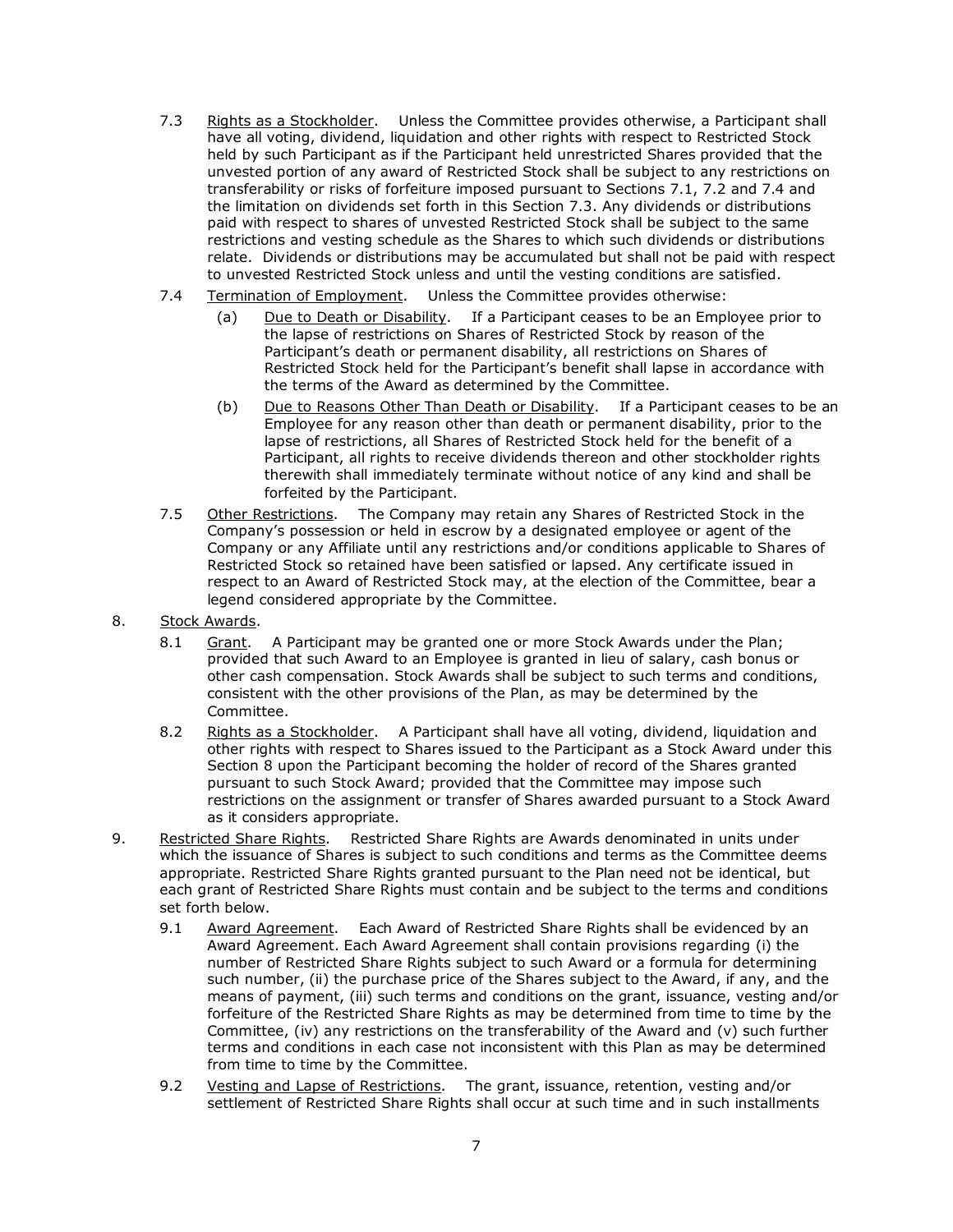as determined by the Committee or under criteria established by the Committee. The Committee shall have the right to make the timing of the grant and/or the issuance, ability to retain, vesting and/or settlement of Restricted Share Rights subject to continued employment, passage of time and/or such performance criteria as deemed appropriate by the Committee; provided that except as set forth in the following sentences, in no event shall the grant, issuance, retention, vesting and/or settlement of Shares under an Award of Restricted Share Rights that is based on performance criteria and the level of achievement versus such criteria be subject to a Performance Period of less than one year, and no condition that is based solely upon continued employment or the passage of time shall provide for vesting or settlement in full of an Award of Restricted Share Rights over a Term of less than one year from the date the Award is granted, in each case other than as a result of or upon the death, disability or Retirement of the Participant or a change in control of the Company. Notwithstanding anything herein to the contrary, the limitations contained in the preceding sentence shall not apply to an Award of Restricted Share Rights that is granted in lieu of salary, cash bonus or other cash compensation or to Substitute Awards, in which case there may be no minimum Term. In addition, notwithstanding anything to the contrary herein, the Committee may grant Shorter Vesting Awards as determined by the Committee and evidenced in an Award Agreement provided that the aggregate number of Shares underlying all such Shorter Vesting Awards granted on or after the Effective Date under the Plan shall not exceed 5% of the aggregate number of Shares set forth in Section 4.1, as adjusted pursuant to Section 25. Notwithstanding anything in this Section 9.2 to the contrary, settlement of Restricted Share Rights shall be completed not later than March 1 of the year after the year in which the vesting restrictions lapse on such Restricted Share Rights unless the Committee provides otherwise.

- 9.3 Rights as a Stockholder. Participants shall have no voting rights with respect to Shares underlying Restricted Share Rights unless and until such Shares are reflected as issued and outstanding Shares on the Company's stock ledger. Shares underlying Restricted Share Rights shall be entitled to dividend equivalents only to the extent provided by the Committee but shall not be paid with respect to unvested Restricted Stock Rights unless and until the vesting conditions are satisfied although they may be accumulated until such time. Any dividend equivalents with respect to unvested Restricted Share Rights shall be subject to the same restrictions and vesting schedule as Restricted Share Rights to which such dividend equivalents relate.
- 9.4 Termination of Employment. Unless the Committee provides otherwise:
	- (a) Due to Death or Disability. If a Participant ceases to be an Employee by reason of the Participant's death or permanent disability, all restrictions on the Restricted Share Rights of the Participant shall lapse in accordance with the terms of the Award as determined by the Committee.
	- (b) Due to Reasons Other Than Death or Disability. If a Participant ceases to be an Employee for any reason other than death or permanent disability, all Restricted Share Rights of the Participant and all rights to receive dividend equivalents thereon shall immediately terminate without notice of any kind and shall be forfeited by the Participant.
- 10. Options. The Committee may grant an Option or provide for the grant of an Option, either from time-to-time in the discretion of the Committee or automatically upon the occurrence of specified events, including, without limitation, the achievement of performance criteria (which may include Qualifying Performance Criteria). Except to the extent provided herein, no Participant (or Beneficiary of a deceased Participant) shall have any rights as a stockholder with respect to any Shares subject to an Option granted hereunder until said Shares have been issued. Options granted pursuant to the Plan need not be identical, but each Option must contain and be subject to the terms and conditions set forth below.
	- 10.1 Type of Option; Number of Shares. Each Option shall be evidenced by an Award Agreement identifying the Option represented thereby as an Incentive Stock Option or Non-Qualified Stock Option, as the case may be, and the number of Shares to which the Option applies.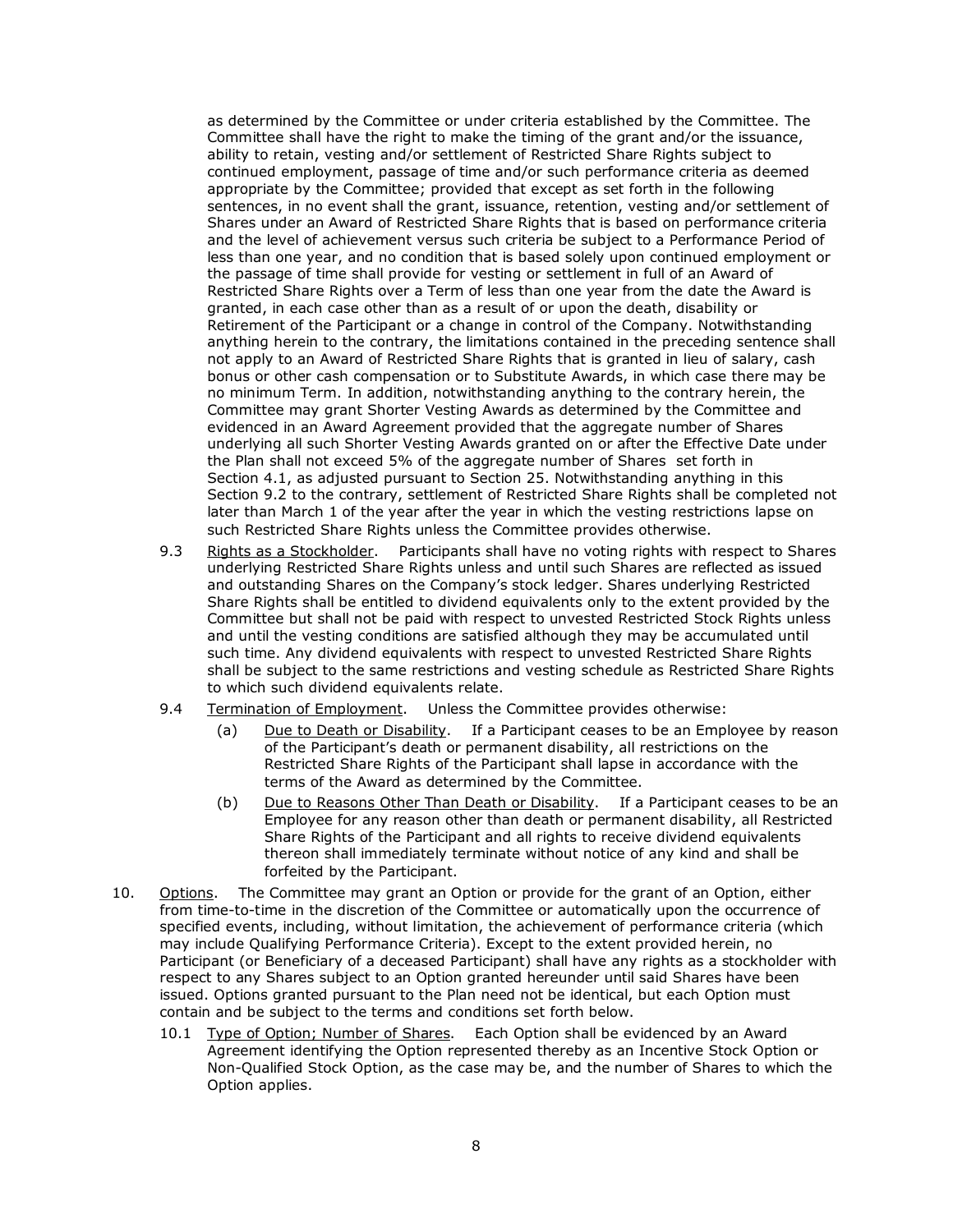- 10.2 Exercise Price. The exercise price under each Option shall be established by the Committee and shall not be less than the Fair Market Value of the Shares subject to the Option on the date of grant; provided, however, that the exercise price per Share with respect to an Option that is granted in connection with a merger or other acquisition as a Substitute Award for options held by optionees of the acquired entity may be less than 100% of the Fair Market Value on the date such Option is granted. The terms and conditions of any Substitute Award are intended to meet all requirements necessary to prevent such Substitute Awards from being treated as the grant of a new stock right or a change in the form of payment within the meaning of the final regulations under Code §409A.
- 10.3 Exercisability. The Committee shall have the right to make the timing of the ability to exercise any Option subject to continued employment, the passage of time and/or such performance requirements as deemed appropriate by the Committee, provided that in no event shall any Option awarded to a Participant provide for full vesting in a period of less than one year, other than as a result of or upon the death, disability or Retirement of the Participant or a change in control of the Company.
- Each Option shall have a Term established by the Committee, provided that no Option shall be exercisable after ten years from the date of grant. 10.4 Exercise Term.
- 10.5 Payment for Shares. The exercise price of the Shares with respect to which an Option is exercised shall be payable at the time of exercise in accordance with procedures established by the Company. The exercise price of any Option may be paid in cash or, to the extent allowed by the Committee, an irrevocable commitment by a broker to pay over such amount from a sale of the Shares issuable under an Option, the delivery (either physically or by attestation) of previously-owned Shares, or a combination thereof or any other method approved by the Committee.
- 10.6 No Repricing. Other than in connection with a change in the Company's capitalization or other transaction (as described in Section 25), an Option may not be repriced without stockholder approval (including canceling previously awarded Options and regranting them with a lower exercise price, canceling outstanding Options with an exercise price less than Fair Market Value in exchange for cash or taking any other action with respect to an Option that would be treated as a repricing under the rules and regulations of the principal securities exchange on which the Shares are traded).
- 10.7 Incentive Stock Options. In the case of an Incentive Stock Option, each Option shall be subject to any terms, conditions and provisions as the Committee determines necessary or desirable in order to qualify the Option as an Incentive Stock Option. Notwithstanding anything to the contrary in this Section 10, in the case of an Incentive Stock Option (a) if the Participant owns stock possessing more than 10 percent of the combined voting power of all classes of stock of the Company (a "10% Stockholder"), the exercise price of such Option must be at least 110 percent of the Fair Market Value of the common stock of the Company on the date of grant, and the Option must expire within a period of not more than five years from the date of grant, (b) termination of employment will be deemed to occur when the person to whom an Award was granted ceases to be an employee (as determined in accordance with Section 3401(c) of the Code and the regulations promulgated thereunder) of the Company and its subsidiaries and (c) the number of Shares that may be issued upon exercise of Incentive Stock Options shall not exceed the aggregate Share number stated in Section 4.1 (including adjustment as provided in Section 25). Notwithstanding anything in this Section 10 to the contrary, Options designated as Incentive Stock Options shall not be eligible for treatment under the Code as Incentive Stock Options (and shall be deemed Non-Qualified Stock Options) to the extent that either (i) the aggregate Fair Market Value of Shares (determined as of the time of grant) with respect to which such Options are exercisable for the first time by the Participant during any calendar year (under all plans of the Company and any Affiliate) exceeds \$100,000, taking Options into account in the order in which they were granted, and (ii) such Options otherwise remain exercisable but are not exercised within three months of termination of employment (or such other period of time provided in Section 422 of the Code).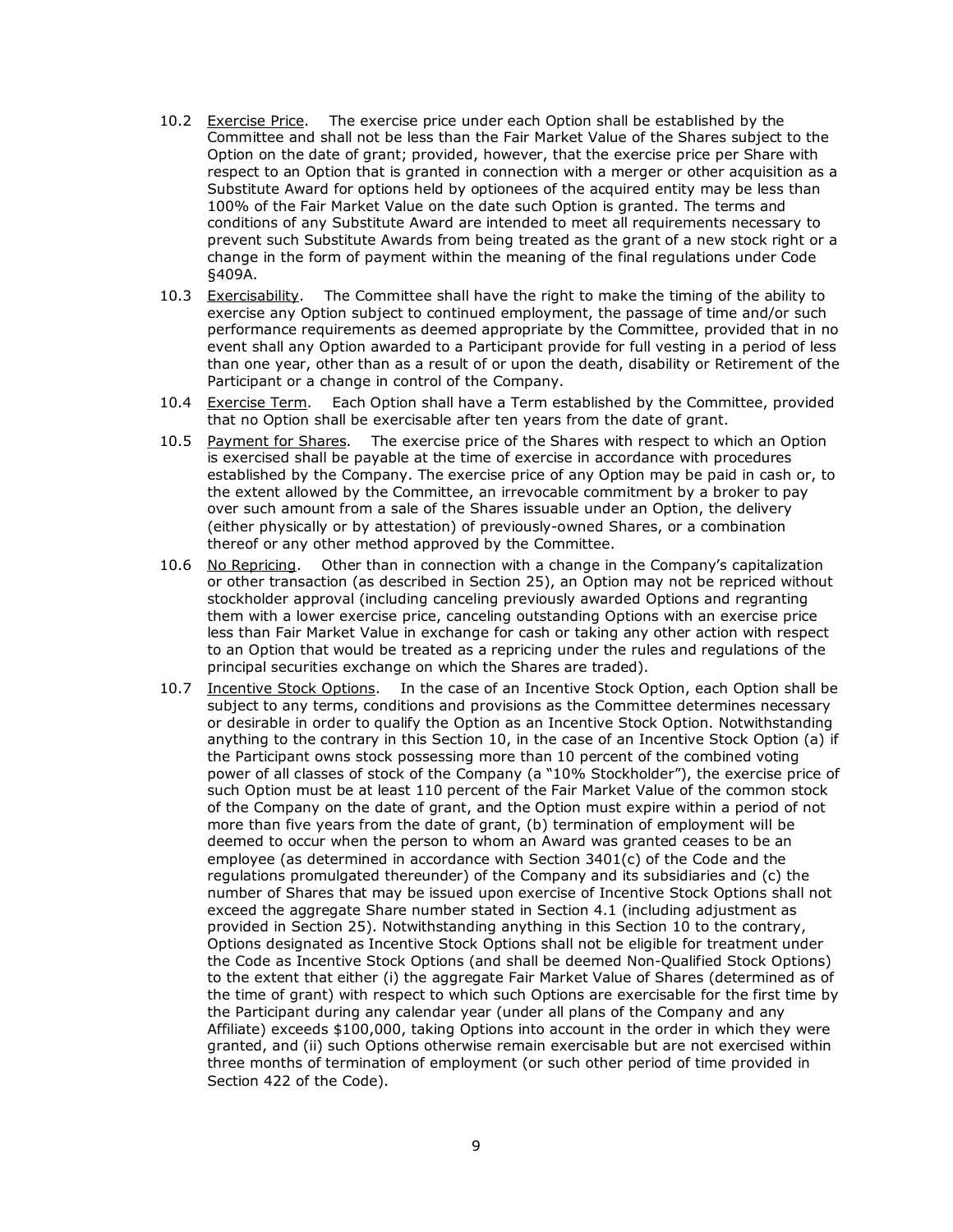- 10.8 Termination of Employment.
	- (a) Due to Death, Disability, or Retirement. If a Participant ceases to be an Employee by reason of the Participant's death, permanent disability or Retirement, each outstanding Option shall become exercisable to the extent and for such period or periods determined by the Committee but not beyond the expiration date of said Option. If a Participant dies before exercising all outstanding Options, the outstanding Options shall be exercisable by the Participant's Beneficiary.
	- (b) Other Than Death, Disability, or Retirement. Unless the Committee provides otherwise, in the event a Participant ceases to be an Employee for any reason other than the Participant's death, permanent disability or Retirement, all rights of the Participant under this Plan shall immediately terminate without notice of any kind except for any post-employment exercise period set forth in the Award Agreement with respect to the vested portion of an Option.
- 11. Stock Appreciation Rights.
	- An Award of a Stock Appreciation Right shall entitle the Participant, subject to terms and conditions determined by the Committee, to receive upon exercise of the right an amount equal to or otherwise based on the excess of (a) the Fair Market Value of a Share at the time of exercise over (b) the exercise price of the right, as established by the Committee on the date the award is granted. Stock Appreciation Rights may be granted to Participants from time to time either in tandem with, or as a component of, an Option granted under Section 10, other Awards granted under the Plan or Options granted under any other Company equity compensation plan ("tandem SARs") or without reference to other Awards or Options ("freestanding SARs"). Any Stock Appreciation Right granted in tandem with an Option may be granted at the same time such Option is granted or at any time thereafter before exercise or expiration of such Option. The Committee may provide that the exercise of a tandem SAR will be in lieu of the exercise of the Option or Award in connection with which the tandem SAR was granted. A Stock Appreciation Right may not be exercised at any time when the per Share Fair Market Value of the Shares to which it relates does not exceed the exercise price of the Option associated with those Shares. The provisions of Stock Appreciation Rights need not be the same with respect to each grant or each recipient. All freestanding SARs shall be granted subject to the same terms and conditions applicable to Options as set forth in Section 10, and all tandem SARs shall have the same vesting, exercisability, forfeiture and termination provisions as such Award or Option to which they relate. Subject to the foregoing sentence and the terms of the Plan, the Committee may impose such other conditions or restrictions on any Stock Appreciation Right as it shall deem appropriate. 11.1 General.
	- The per Share price for exercise of Stock Appreciation Rights shall be determined by the Committee, but shall be a price that is equal to or greater than 100% of the Fair Market Value of the Shares subject to the Award on the date of grant; provided, however, that the per Share exercise price with respect to a Stock Appreciation Right that is granted in connection with a merger or other acquisition as a Substitute Award for stock appreciation rights held by awardees of the acquired entity may be less than 100% of the Fair Market Value on the date such Award is granted. The terms and conditions of any Substitute Award are intended to meet all requirements necessary to prevent such Substitute Awards from being treated as the grant of a new stock right or a change in the form of payment within the meaning of the final regulations under Code §409A. 11.2 Exercise Price.
	- 11.3 No Repricing. Other than in connection with a change in the Company's capitalization or other transaction (as described in Section 25), a Stock Appreciation Right may not be repriced without stockholder approval (including canceling previously awarded Stock Appreciation Rights and regranting them with a lower exercise price, canceling outstanding Stock Appreciation Rights with an exercise price less than Fair Market Value in exchange for cash or taking any other action with respect to a Stock Appreciation Right that would be treated as a repricing under the rules and regulations of the principal securities exchange on which the Shares are traded).
	- 11.4 Termination of Employment.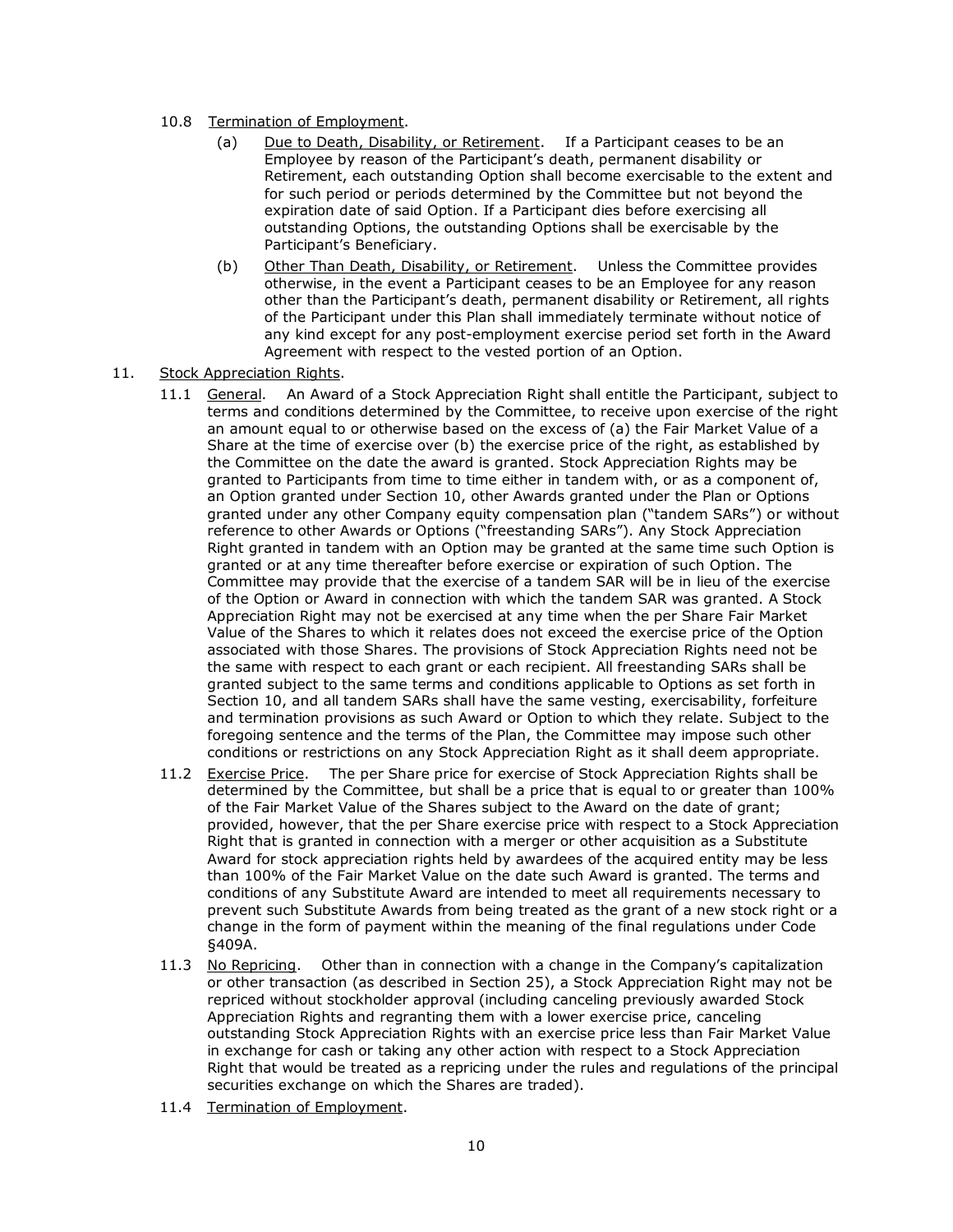- (a) Due to Death, Disability, or Retirement
	- (i) If a Participant ceases to be an Employee by reason of the Participant's death, permanent disability or Retirement, each outstanding freestanding SAR shall become exercisable to the extent and for such period or periods determined by the Committee but not beyond the expiration date of said Stock Appreciation Right.
	- (ii) If a Participant ceases to be an Employee by reason of the Participant's death, permanent disability or Retirement, each outstanding tandem SAR shall become exercisable to the extent and for such period or periods determined by the Committee but not beyond the expiration date of said Stock Appreciation Right. If a Participant dies before exercising all tandem SARs, the outstanding tandem SARs shall be exercisable by the Participant's Beneficiary.
- (b) Other Than Death, Disability, or Retirement. Unless the Committee provides otherwise, in the event a Participant ceases to be an Employee for any reason other than the Employee's death, permanent disability or Retirement, all rights of the Participant under this Plan shall immediately terminate without notice of any kind.
- Upon exercise of a Stock Appreciation Right, payment shall be made in the form of cash, Shares or a combination thereof as determined by the Committee at the time the Award is granted. However, notwithstanding any other provisions of this Plan, in no event may the payment (whether in cash or Shares) upon exercise of a Stock Appreciation Right exceed an amount equal to 100% of the Fair Market Value of the Shares subject to the Stock Appreciation Right at the time of grant. 11.5 Payment.
- 12. Director Awards. The Committee shall determine all Awards to Directors. The terms and conditions of any grant to any such Director may be set forth in an Award Agreement. Directors may only be granted Awards under the Plan in accordance with this Section 12 and such Awards shall not be subject to management's discretion. From time to time, the Committee shall set the amount(s) and type(s) of Awards that shall be granted to all Directors on a periodic, nondiscriminatory basis, as well as any additional Award(s) to be granted, also on a periodic, nondiscriminatory basis, based on one or more of the following: service of a Director as the chair of a committee of the Board, service of a Director as Chairman of the Board or Lead Director, the number or type of committees of the Board on which a Director serves or the first selection or appointment of an individual to the Board as a Director. Subject to the limits set forth in Section 4.1 and the foregoing, the Committee shall pursuant to the Plan grant such Awards to Directors, as it shall from time to time determine. If a Director subsequently becomes an Employee, the service requirement of the Award can be satisfied by such subsequent employment and the Award shall not terminate solely because of the change in status.
- 13. Nontransferability of Rights. Unless the Committee provides otherwise with respect to transfers to a Participant's family members or to trusts or partnerships for the benefit of a Participant or the Participant's family members, (i) no rights under any Award will be assignable or transferable and no Participant or Beneficiary will have any power to anticipate, alienate, dispose of, pledge or encumber any rights under any Award, and (ii) the rights and the benefits of any Award may be exercised and received during the lifetime of the Participant only by the Participant or by the Participant's legal representative. The Participant may, by completing and executing a beneficiary designation in the form prescribed by the Company, which is delivered to and accepted by the Company, designate a beneficiary to receive any payment and/or exercise any rights with respect to outstanding Awards upon the Participant's death to the extent such designations are permitted and enforceable under applicable law as determined by the Company. If at the time of the Participant's death there is not on file a fully effective designation of beneficiary, or if the designated beneficiary did not survive the Participant, the person or persons surviving at the time of the Participant's death in the first of the following classes of beneficiaries in which there is a survivor, shall have the right to receive any payment and/or exercise any rights with respect to outstanding Awards, share and share alike:
	- (a) The Participant's spouse or domestic partner.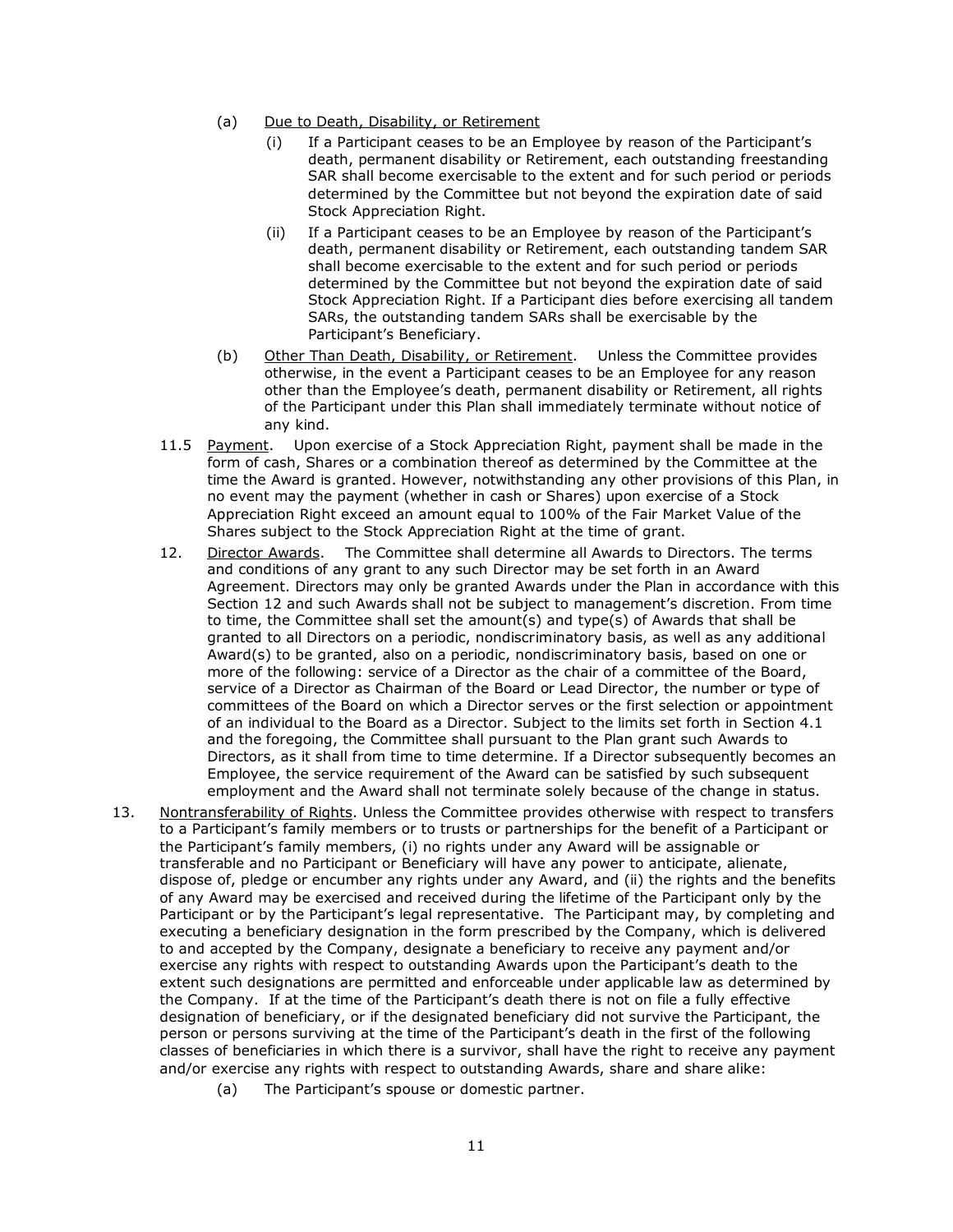- (b) The Participant's biological and adopted children, except that if any of his or her children predecease the Participant but leave descendants surviving the Participant, such descendants shall take by right of representation the share their parent would have taken if living.
- (c) The Participant's parents.
- (d) The Participant's brothers and sisters.
- (e) The Participant's estate.

If a beneficiary survives the Participant but dies before receiving any payment and/or exercising any rights with respect to outstanding Awards (or the beneficiary's share of any payment and/or rights in case of more than one beneficiary), that beneficiary's share of any payment and/or rights with respect to outstanding Awards will be payable to or exercisable by the beneficiary's estate.

For all purposes under this Plan, the following terms have the meanings assigned to them below:

- (1) The term "spouse" means a person to whom the Participant is legally married at the relevant time under the laws of any U.S. or foreign jurisdiction having the legal authority to sanction marriages, including the common-law spouse of a Participant in a legally recognized common-law marriage. The term "spouse" does not include an individual who has entered into a registered domestic partnership, civil union or other similar formal relationship with a Participant recognized under the law of any U.S. or foreign jurisdiction that is not denominated as a marriage under the laws of that U.S. or foreign jurisdiction. Notwithstanding any provision of this Plan to the contrary, this provision shall be construed in accordance with Federal law.
- (2) The term "domestic partner" means a person who is not the spouse of the Participant as defined in subsection (1) of this section, but who at the relevant time is the Participant's significant other (together referred to as "partners") with whom the Participant lives and shares financial responsibility. A domestic partner may be the same gender as the Participant or of opposite gender. A person will be considered a domestic partner of the Participant if the person and the Participant are joined in a civil union (or other similar formal relationship) that is recognized as creating some or all of the rights of marriage under the laws of the state or country in which the union was created, but which is not denominated or recognized as marriage under the laws of that state or country. A person will be considered a domestic partner of the Participant if the Participant or other person can provide a domestic partnership certificate to the Plan Administrator from a city, county, state or country which offers the ability to register a domestic partnership. A person who is not joined in civil union (or similar formal relationship) and is not registered in a domestic partnership with the Participant will not be considered a domestic partner unless the Participant and/or domestic partner provide sufficient evidence to the Plan Administrator that all of the following requirements are satisfied:
	- (a) The partners have shared a single, intimate, and committed relationship of mutual caring for at least six months and intend to remain in the relationship indefinitely.
	- (b) The partners reside together in the same residence and have lived in a spouselike relationship for at least six months.
	- (c) The partners are not related by blood or a degree of closeness which would prohibit marriage under the law of the state in which they reside.
	- (d) Neither partner is married to another person under federal, state, or common law, and neither has another domestic partner or is a member of another domestic partnership.
	- (e) Each partner is mentally competent to consent or contract.
	- (f) Both partners are at least 18 years of age.
	- (g) The partners are financially interdependent, are jointly responsible for each other's basic living expenses, and are able to provide documents proving at least three of the following situations to demonstrate such financial interdependence: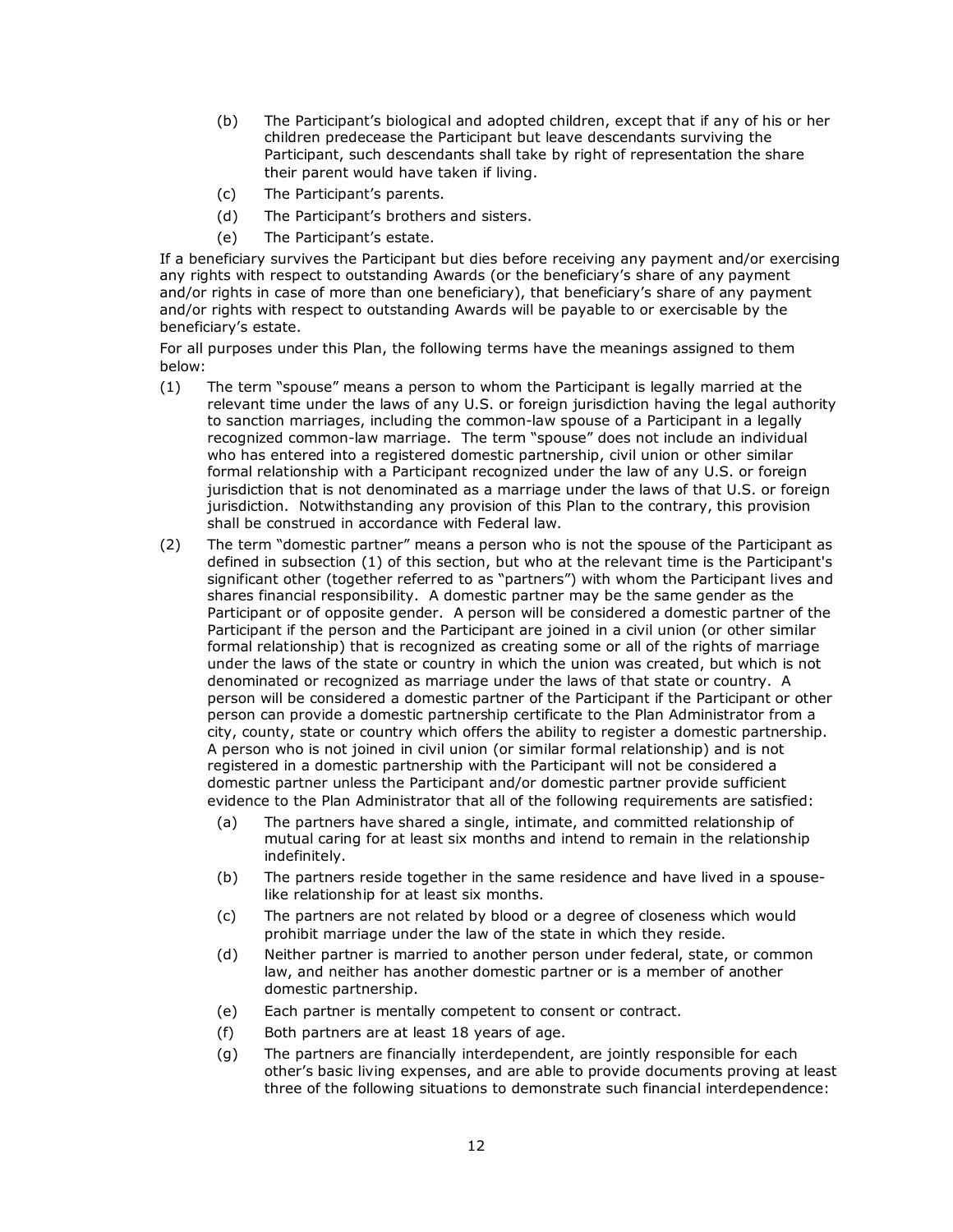- (i) Joint ownership of real property or a common leasehold interest in real property.
- (ii) Common ownership of an automobile.
- (iii) Joint bank or credit accounts.
- (iv) A will which designates the other as primary beneficiary.
- (v) A beneficiary designation form for a retirement plan or life insurance policy signed and completed to the effect that one partner is a beneficiary of the other.
- (vi) Designation of one partner as holding power of attorney for health care decisions for the other.
- 14. Termination of Employment.
	- 14.1 Transfers of employment between the Company and an Affiliate, or between Affiliates, will not constitute termination of employment for purposes of any Award.
	- 14.2 The Committee may specify whether any authorized leave of absence or absence for military or government service or for any other reasons will constitute a termination of employment for purposes of the Award and the Plan.
	- 14.3 Notwithstanding anything in this Section 14 to the contrary, if any portion of an Award that is subject to Code §409A may be distributed upon the event of a Participant's termination of employment (including but not limited to a termination of employment that qualifies as a Retirement), the Participant will be deemed to have a termination of employment with respect to such portion of the Award if and only if the Participant has a "separation from service" within the meaning of Treas. Reg. §1.409A-1(h).
- 15. Qualifying Performance-Based Compensation.
	- 15.1 General. The Committee may specify that all or a portion of any Award is intended to satisfy the requirements for "performance-based compensation" under Section 162(m) of the Code; provided that the performance criteria for any portion of an Award that is intended by the Committee to satisfy the requirements for "performance-based compensation" under Section 162(m) of the Code shall be a measure based on one or more Qualifying Performance Criteria, and for Performance-Based Compensation Policy Awards shall be a measure based on one or more performance goals specified under Section 16.4 below, selected by the Committee and specified at the time such Award is granted. The Committee shall certify the extent to which any Qualifying Performance Criteria or performance goal specified under Section 16.4 below has been satisfied, and the amount payable as a result thereof, prior to payment, settlement or vesting of any Award that is intended to satisfy the requirements for "performance-based compensation" under Section 162(m) of the Code. Notwithstanding satisfaction of any performance criteria, the number of Shares issued or the amount paid under an Award may be reduced by the Committee on the basis of such further considerations as the Committee shall determine.
	- 15.2 Qualifying Performance Criteria. For purposes of this Plan, the term "Qualifying Performance Criteria" shall mean any one or more of the following performance criteria, either individually, alternatively or in any combination, applied to either the Company as a whole or to a business unit or Affiliate, either individually, alternatively or in any combination, and measured either annually or cumulatively over a period of years, on an absolute basis or relative to a pre-established target, to previous years' results or to a designated comparison group, in each case as specified by the Committee, with such adjustments determined appropriate by the Committee to the extent consistent with Section 162(m) of the Code including, without limitation, to reflect extraordinary, unusual or infrequently occurring events, transactions or other items; acquired, discontinued or disposed operations; effects of changes in accounting principles, tax or other laws or requirements; regulatory capital requirements; or similar events or circumstances: (a) Earnings Per Share; (b) Business Unit Net Earnings; (c) Return on Realized Common Equity; (d) total stockholder return; (e) return on assets; (f) return on equity; or (g) capital ratios (including, but not limited to, tier 1 and Basel capital ratios).
- 16. Performance-Based Compensation Policy.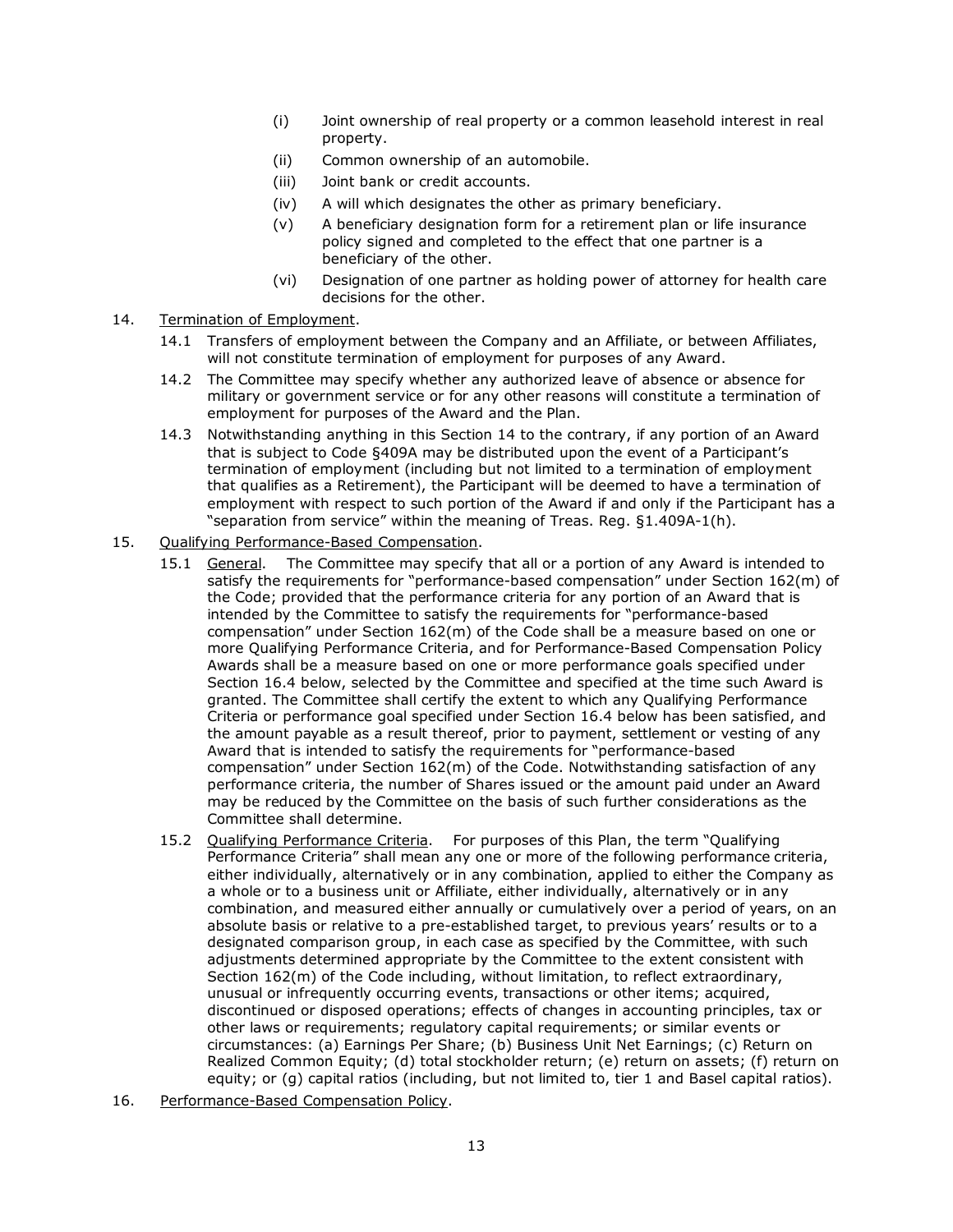- 16.1 General. It is the intention of the Committee that Performance-Based Compensation Policy Awards pursuant to this Section 16 may apply to each Covered Executive Officer (as defined below).
- 16.2 Covered Executive Officers. This Policy may apply to any individual (a "Covered Executive Officer") who on the last day of the taxable year is (a) the principal executive officer of the Company or is acting in such capacity, (b) an executive officer and whose name and total compensation for the taxable year is required to be disclosed in the Company's proxy statement delivered to stockholders pursuant to Section 14(a) of the Securities Exchange Act of 1934 (the "Exchange Act") by reason of the individual being among the Company's three highest compensated executive officers for the taxable year (other than by reason of being the principal executive officer or principal financial officer), (c) an executive officer and whose name and total compensation for the taxable year is included in the Summary Compensation Table for the taxable year included in the Company's proxy statement delivered to stockholders pursuant to Section 14(a) of the Exchange Act or (d) any other individual determined on or before the latest date permitted under Section 162(m) of the Code by the Committee to be eligible for a Performance-Based Compensation Policy Award under this Section 16. Whether an individual is the principal executive officer or among the three highest compensated executive officers other than the principal executive officer or principal financial officer shall be determined pursuant to the executive compensation disclosure rules under the Exchange Act. To the extent "covered employee" under Section 162(m) of the Code (including, without limitation, by subsequent interpretation or amendment) includes additional individuals with respect to the Company, such additional individuals shall also be Covered Executive Officers for purposes of this Policy.
- 16.3 Performance-Based Compensation Policy Award/Establishment of Performance Goals. A Performance-Based Compensation Policy Award to a Covered Executive Officer may be paid in the form of cash, Shares, Restricted Share Rights, or Restricted Stock, or any combination thereof. Payment of a Performance-Based Compensation Policy Award to a Covered Executive Officer will be contingent upon the attainment of one or more performance goals for the Performance Period established for such Covered Executive Officer by the Committee as provided herein. The Committee shall retain the discretion to reduce the Performance-Based Compensation Policy Award payable to a Covered Executive Officer, notwithstanding attainment of any performance goal. The Performance-Based Compensation Policy Award determined and approved by the Committee to be payable to the principal executive officer of the Company shall be submitted to the Board of Directors for ratification.
- 16.4 Performance Goals. The Committee shall establish in writing one or more performance goals to be attained for a Performance Period for each Covered Executive Officer on or before the latest date permitted under Section 162(m) of the Code. Performance goals shall mean any one or more of the following performance goals, either individually, alternatively or in combination, applied to either the Company as a whole or to a business unit or Affiliate, either individually, alternatively or in any combination, and measured either annually or cumulatively over a period of years, on an absolute basis or relative to a pre-established target, to previous years' results or to a designated comparison group, in each case as specified by the Committee, with such adjustments determined appropriate by the Committee to the extent consistent with Section 162(m) of the Code including, without limitation, to reflect extraordinary, unusual or infrequently occurring events, transactions or other items; acquired, discontinued or disposed operations; effects of changes in accounting principles, tax or other laws or requirements; regulatory capital requirements; or similar events or circumstances: (a) Earnings Per Share; (b) Business Unit Net Earnings; (c) Return on Realized Common Equity; (d) total stockholder return; (e) return on assets; (f) return on equity; or (g) capital ratios (including, but not limited to, tier 1 and Basel capital ratios). The maximum amount of a Performance-Based Compensation Policy Cash Award payable in any calendar year to any Covered Executive Officer shall be a dollar amount not to

exceed two-tenths of one percent (0.2%) of the Company's Net Income.

17. Effective Date of the Plan.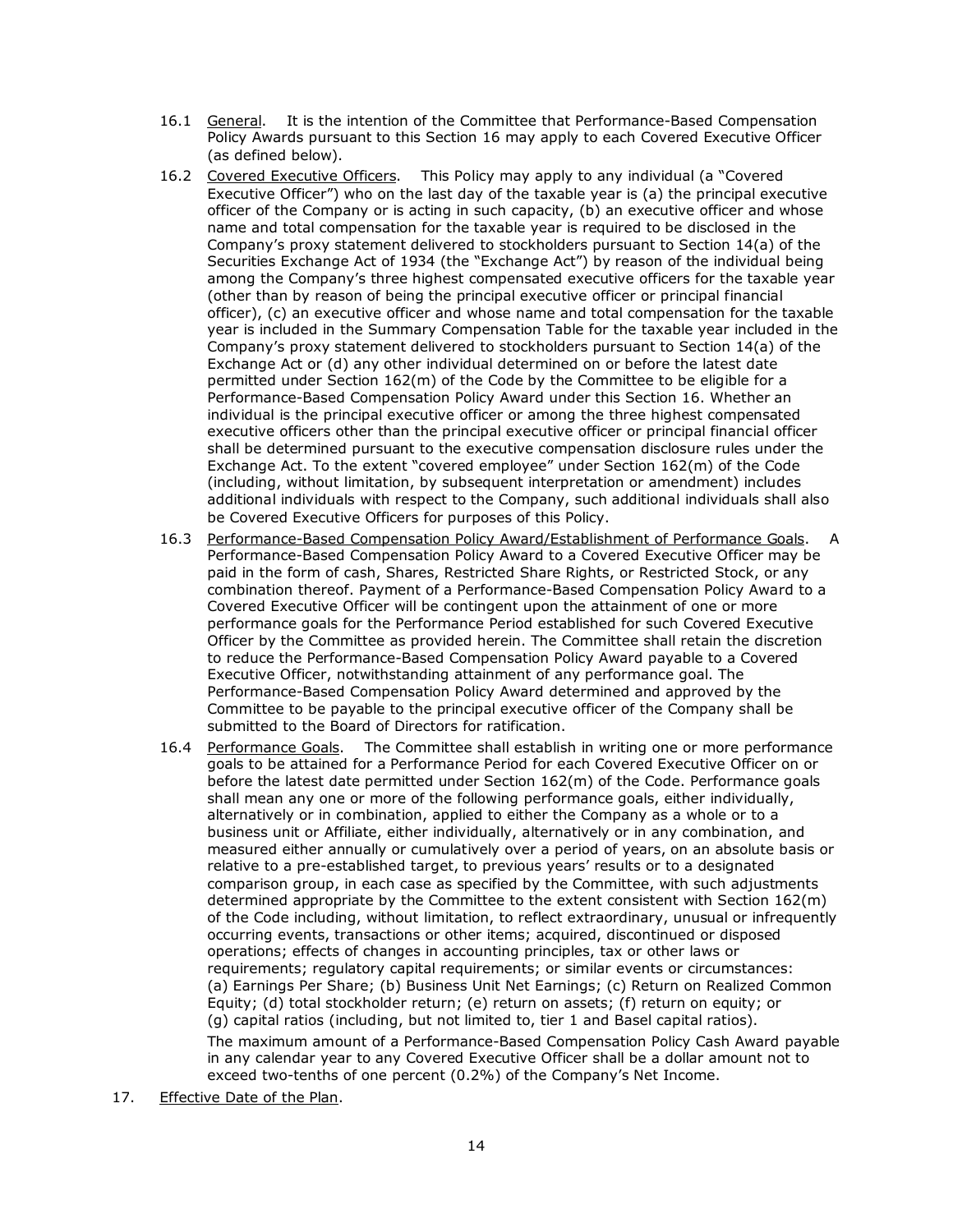- 17.1 Effective Date. The Plan was originally effective as of September 25, 1984 upon the approval and ratification of the Plan by the affirmative vote of the holders of a majority of the outstanding Shares of Stock present or represented and entitled to vote in person or by proxy at a meeting of the stockholders of the Company. This amendment and restatement of the Plan has been approved by the Board, but it will only become effective (the "Effective Date") when it is approved by the Company's stockholders at the annual meeting of the Company's stockholders on April 23, 2019 or any adjournment thereof (the "2019 Annual Meeting"). If this amendment and restatement is not approved by the affirmative vote of the holders of a majority of the outstanding Shares of the Company present, or represented by proxy, and entitled to vote thereon, at the 2019 Annual Meeting in accordance with the laws of the State of Delaware and other applicable requirements, this amendment and restatement shall be void and the terms of the Plan prior to this amendment and restatement shall instead govern. This amendment and restatement of the Plan which has been approved by the Board subject to the approval of stockholders at the annual meeting of stockholders scheduled for April 23, 2019 shall not apply (and instead the terms of the Plan existing immediately prior to the amendment and restatement that would be deemed a "material modification" of such Award within the meaning of Section 409A of the Code shall apply) to Awards under the Plan that were both outstanding and vested as of December 31, 2004 if and to the extent that the application of the April 26, 2005 amendment and restatement or any subsequent amendment or amendment and restatement would be deemed a "material modification" of such Awards within the meaning of Section 409A of the Code.
- 17.2 Duration of the Plan. The Plan shall remain available for the grant of Awards until the tenth (10th) anniversary of the Effective Date. Notwithstanding the foregoing, the Plan may be terminated at such earlier time as the Board may determine. Termination of the Plan will not affect the rights and obligations of the Participants and the Company arising under Awards theretofore granted and then in effect.
- 18. Right to Terminate Employment or Service. Nothing in the Plan shall confer upon any Participant the right to continue in the employment or service of the Company or any Affiliate or affect any right which the Company or any Affiliate may have to terminate employment of the Participant.
- 19. Compliance With Laws; Listing and Registration of Shares. All Awards granted under the Plan (and all issuances of Shares or other securities or cash under the Plan) shall be subject to all applicable laws, rules, regulations and orders, including compliance with the requirements of 12 C.F.R. Part 359 and orders issued under 12 U.S.C § 1818(b), and to the requirement that if at any time the Committee shall determine that the listing, registration or qualification of the Shares covered thereby upon any securities exchange or under any state or federal law, or the consent or approval of any governmental regulatory body, is necessary or desirable as a condition of, or in connection with, the grant of such Award or the issue or purchase of Shares thereunder, such Award may not be exercised in whole or in part, or the restrictions on such Award shall not lapse, unless and until such listing, registration, qualification, consent or approval shall have been effected or obtained free of any conditions not acceptable to the Committee. If the exercise of an Option would be prohibited solely because the issuance of Shares would violate the registration requirements of the Securities Act of 1933, as amended, the Option shall remain exercisable until the earlier of (i) the expiration of its Term (without regard to any shortening of the Term because of termination of employment or service) and (ii) the expiration of a period of three months after the Participant's termination of employment or service during which the exercise of the Option would not be in violation of the Securities Act of 1933, as amended.

Without amending the Plan, the Committee may grant Awards to Employees and Directors who are foreign nationals on such terms and conditions different from those specified in this Plan as may, in the judgment of the Committee, be necessary or desirable to foster and promote achievement of the purposes of this Plan and shall have the authority to adopt such modifications, procedures, subplans and the like as may be necessary or desirable to comply with provisions of the laws or regulations of other countries or jurisdictions in which the Company or any Affiliate may operate or have Employees to ensure the viability of the benefits from Awards granted to Participants employed in such countries or jurisdictions, meet the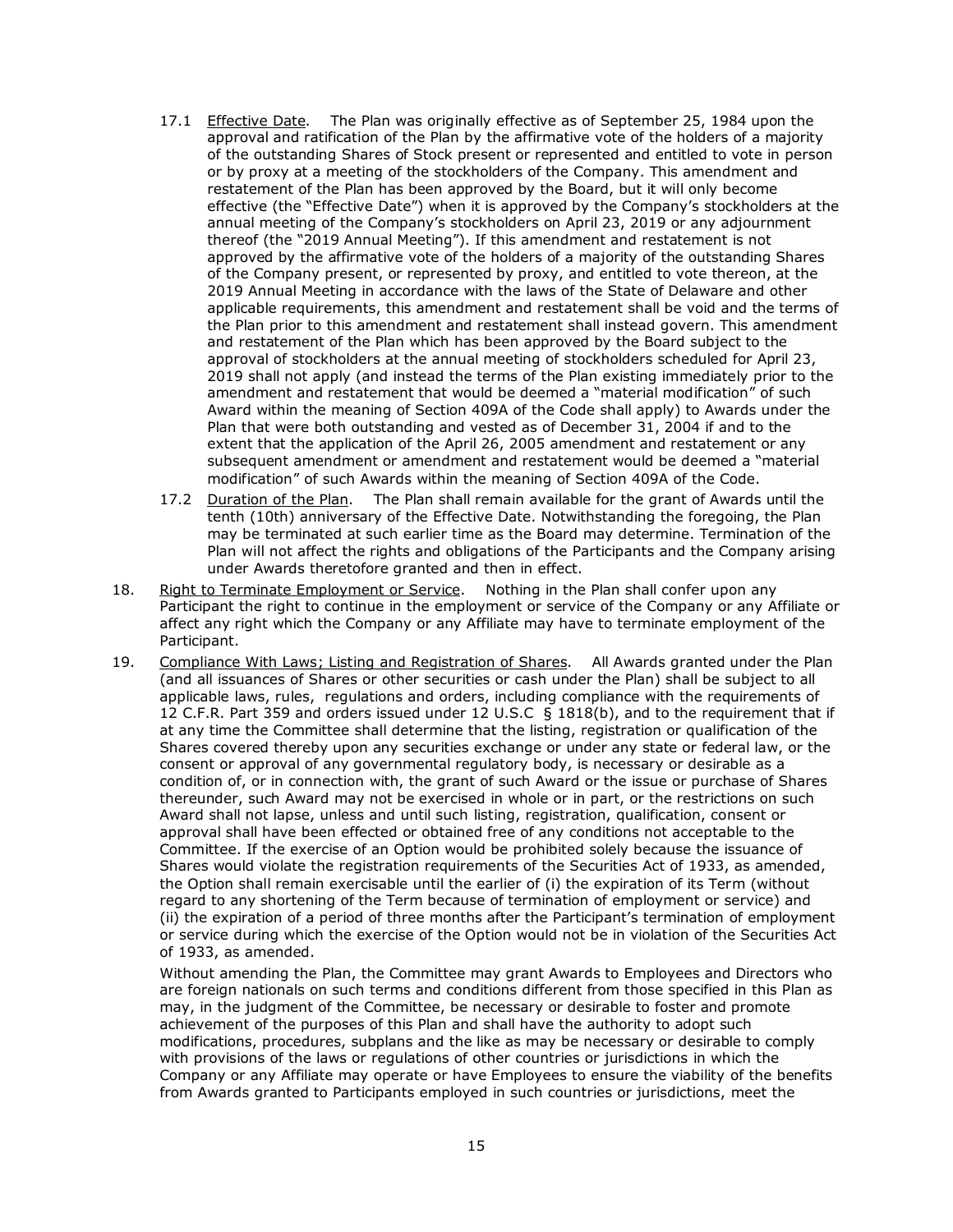requirements that permit this Plan to operate in a qualified or tax-efficient manner, comply with applicable foreign laws or regulations and meet the objectives of this Plan.

- 20. Conditions and Restrictions Upon Securities Subject to Awards. The Committee may provide that the Shares issued upon exercise of an Option or Stock Appreciation Right or otherwise subject to or issued under an Award shall be subject to such further agreements, restrictions, conditions or limitations as the Committee in its discretion may specify prior to the exercise of such Option or Stock Appreciation Right or the grant, vesting or settlement of such Award, including without limitation, conditions on vesting or transferability, forfeiture or repurchase provisions and method of payment for the Shares issued upon exercise, vesting or settlement of such Award (including the actual or constructive surrender of Shares already owned by the Participant) or payment of taxes arising in connection with an Award. Without limiting the foregoing, such restrictions may address the timing and manner of any resales by the Participant or other subsequent transfers by the Participant of any Shares issued under an Award, including without limitation (a) restrictions under an insider trading policy or pursuant to applicable law, (b) restrictions designed to delay and/or coordinate the timing and manner of sales by Participant and holders of other Company equity compensation arrangements, and (c) restrictions as to the use of a specified brokerage firm for such resales or other transfers.
- 21. In Recoupment of Awards. All Awards (including Awards that have vested in accordance with the Award Agreement) shall be subject to the terms and conditions, if applicable, of any recoupment policy adopted by the Company from time to time or recoupment requirement imposed under applicable laws, rules or regulations or any applicable securities exchange listing standards.
- 22. I Withholding Taxes. The Company or an Affiliate shall be entitled to: (a) withhold and deduct from future wages of a Participant (or from other amounts that may be due and owing to a Participant from the Company or an Affiliate), including all payments under this Plan, or make other arrangements for the collection of (including through the sale of Shares otherwise issuable pursuant to the applicable Award), all legally required amounts necessary to satisfy any and all federal, state, local and foreign withholding and employment-related tax requirements attributable to an Award, including, without limitation, the grant, exercise or vesting of, or payment of dividends with respect to, an Award or a disqualifying disposition of Shares received upon exercise of an Incentive Stock Option; or (b) require a Participant promptly to remit the amount of such withholding to the Company before taking any action with respect to an Award. To the extent specified by the Committee, withholding may be satisfied by withholding Shares to be received upon exercise or vesting of an Award or by delivery to the Company of previously owned Shares. In addition, the Company may reasonably delay the issuance or delivery of Shares pursuant to an Award as it determines appropriate to address tax withholding and other administrative matters.
- 23. No Liability of Company. The Company and any Affiliate which is in existence or hereafter comes into existence shall not be liable to a Participant, Beneficiary or any other person as to: (a) the non-issuance or sale of Shares as to which the Company has been unable to obtain, from any regulatory body having jurisdiction over the matter, the authority deemed by the Company's counsel to be necessary to the lawful issuance and sale of any Shares hereunder; (b) any tax consequence to any Participant, Beneficiary or other person including, without limitation, due to the receipt, vesting, exercise or settlement of any Award granted hereunder; or (c) any provision of law or legal restriction that prohibits or restricts the transfer of Shares issued pursuant to any Award.
- 24. Amendment, Modification and Termination of the Plan. The Board, the Human Resources Committee of the Board or the Governance and Nominating Committee of the Board may at any time terminate, suspend or modify the Plan, except that the Board or Committee will not, without authorization of the stockholders of the Company, effect any change (other than through adjustment for changes in capitalization as provided in Section 25) which will reduce the exercise price of, or reprice, outstanding Options or Stock Appreciation Rights as set forth in Section 10.6 or Section 11.3 or otherwise amend the Plan in any manner requiring stockholder approval by law or under the New York Stock Exchange listing requirements.

No termination, suspension, or modification of the Plan will adversely affect in any material manner any right acquired by any Participant or any Beneficiary under an Award granted before the date of termination, suspension, or modification, unless otherwise agreed to by the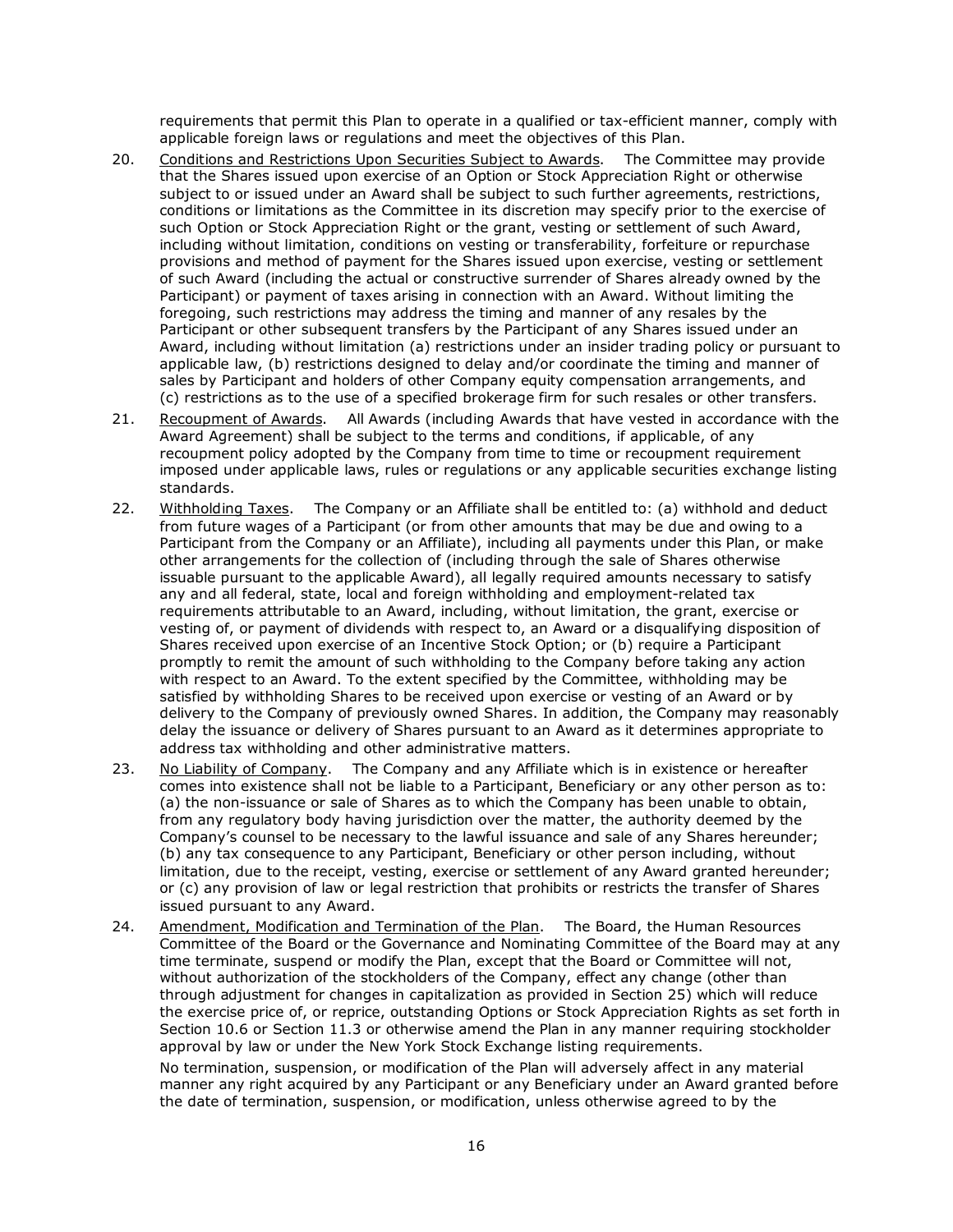Participant; but it will be conclusively presumed that any adjustment for changes in capitalization provided for in Section 25 does not adversely affect any right.

## 25. Adjustments.

- (a) In the event that the number of Shares shall be increased or decreased through a reorganization, reclassification, combination of shares, stock split, reverse stock split, spin-off or stock dividend, then each Share that has been authorized for issuance under the Plan, whether such Share is then currently subject to or may become subject to an Award under the Plan, as well as the per share limits set forth in Section 4, shall be adjusted by the Committee to reflect such increase or decrease, as it determines appropriate, in its sole discretion. The terms of any outstanding Award shall also be adjusted by the Committee as to price, number of Shares subject to such Award and other terms to reflect the foregoing events or similar transactions as the Committee determines appropriate, in its sole discretion.
- (b) In the event there shall be any other change in the number or kind of outstanding Shares, or any stock or other securities into which such Shares shall have been changed, or for which it shall have been exchanged, whether by reason of a merger, consolidation or otherwise, then the Committee shall, in its sole discretion, determine the appropriate adjustment, if any, to be effected and effect such adjustment. In addition, in the event of such change described in the preceding sentence or such other change determined by the Committee, in its sole discretion, to be a change in control for purposes of the Plan, the Committee existing prior to such change may accelerate the time or times at which any Award may be exercised and may provide for cancellation of such accelerated Awards that are not exercised within a time prescribed by the Committee in its sole discretion. Subject to Section 27, in the event of any change described in this paragraph, the Committee existing prior to such change, in its sole discretion, may provide that any Award shall terminate and an equitable cash amount as determined by the Committee in its sole discretion be paid. Without limitation on the foregoing, an amount equal to the excess (if there is an excess and zero if there is no excess) by which the Fair Market Value of the Shares subject to the Option exceeds the aggregate exercise price with respect to such Option shall constitute an equitable cash amount.
- (c) No right to purchase fractional Shares shall result from any adjustment in Awards pursuant to this Section 25. In case of any such adjustment, the Shares subject to the Award shall be rounded down to the nearest whole Share. Notice of any adjustment shall be given by the Company to each Participant, which shall have been so adjusted and such adjustment (whether or not notice is given) shall be effective and binding for all purposes of the Plan.
- (d) Any adjustment to Options or Stock Appreciation Rights made pursuant to this Section 25 is intended to satisfy all requirements necessary to prevent the adjusted Awards from being treated as the grant of a new stock right or a change in the form of payment within the meaning of the final regulations under Code §409A.
- (e) Subject to Section 27 and with respect to Awards intended to be "performancebased compensation" under Section 162(m) of the Code, to the extent such adjustments are not intended to affect the status of any Award, the Committee may make adjustments in the terms and conditions of, and the criteria included in, Awards in recognition of unusual or infrequently occurring events affecting the Company, any Affiliate, or the financial statements of the Company or any Affiliate, or of changes in applicable laws, regulations, or accounting principles, whenever the Committee determines that such adjustments are appropriate in order to prevent dilution or enlargement of the benefits or potential benefits to be made available under the Plan.
- Severability. 26. Severability. If any provision of this Plan is determined to be illegal or invalid (in whole or in part) for any reason, or if the Plan Administrator cannot reasonably interpret any provision so as to avoid violation of Code §409A or constructive receipt of compensation under this Plan